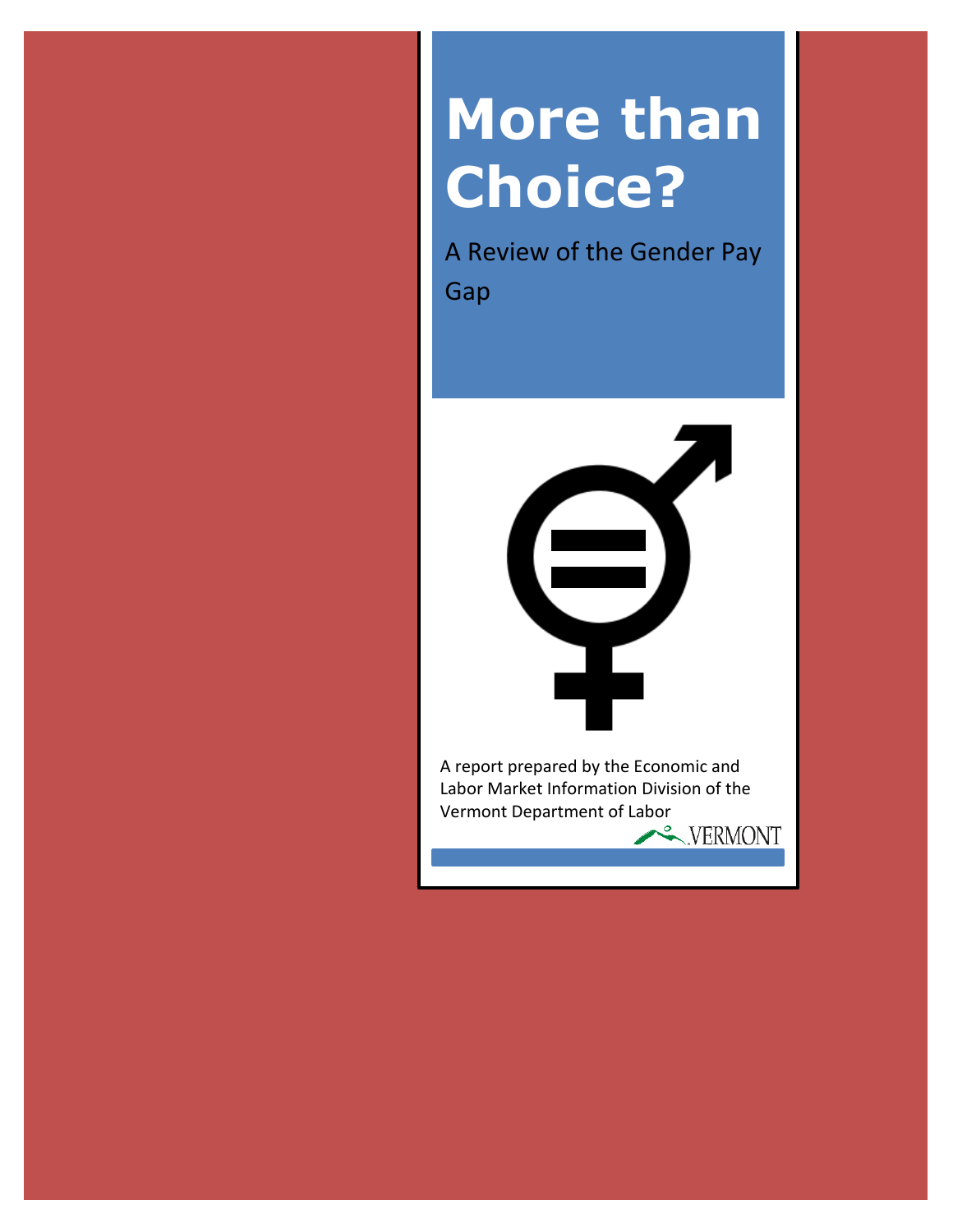## **Table of Contents**

<span id="page-1-0"></span>

| Historically gendered division of labor hinders women's movement up the career ladder  11 |
|-------------------------------------------------------------------------------------------|
| Figure 5: The compensating differentials of a linear vs. nonlinear wage structure  12     |
| A relationship exists between occupational gender composition and earnings13              |
|                                                                                           |
|                                                                                           |
|                                                                                           |
|                                                                                           |
|                                                                                           |
|                                                                                           |
|                                                                                           |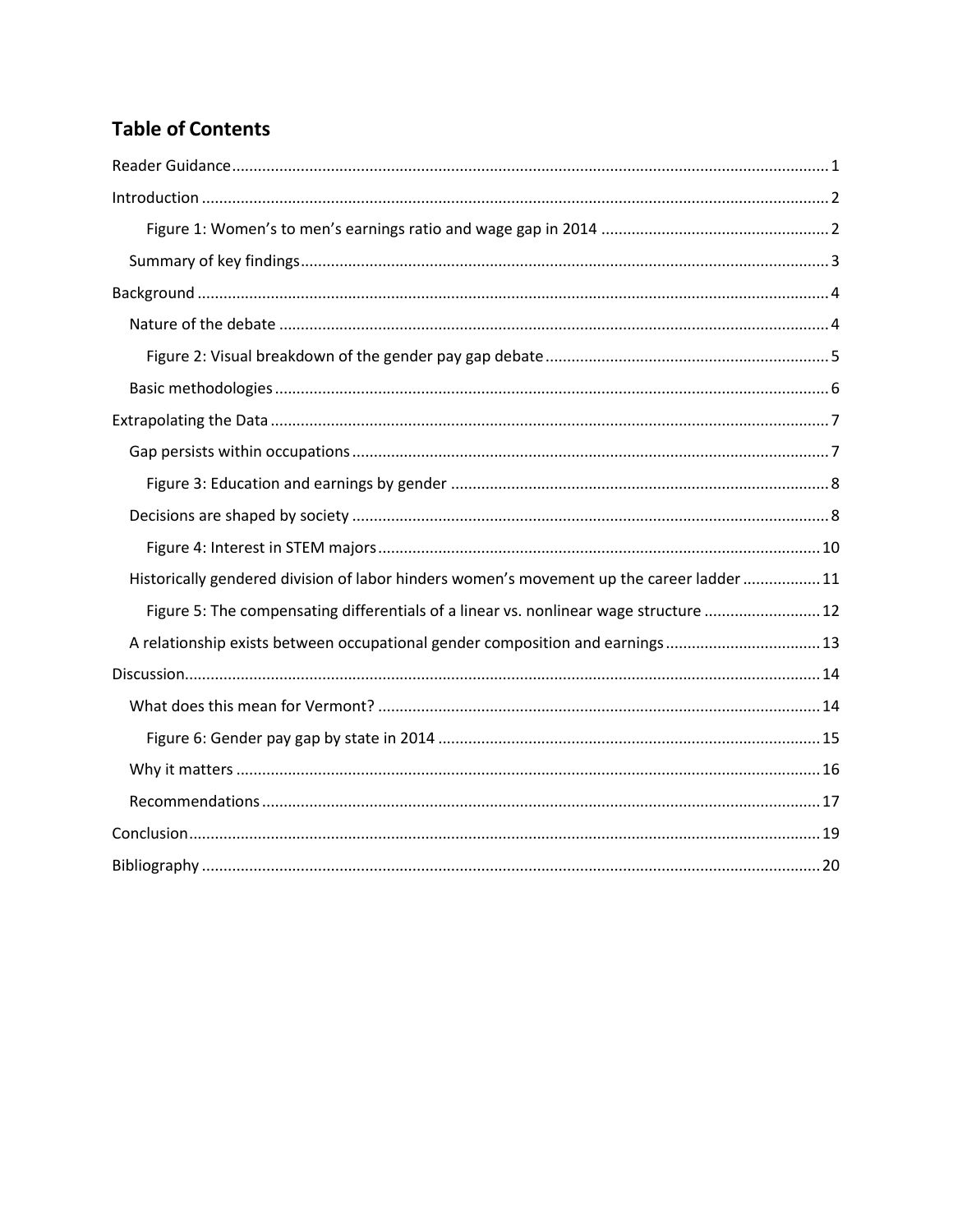#### **Reader Guidance**

The intention of this report is to provide a comprehensive review of the gender pay gap. For the purpose of this report, the terms gender pay gap and gender wage gap are used interchangeably. In the subsequent sections, the discussion will revolve around the nature of the debate, differences between the politically fueled raw gender pay gap and the more nuanced adjusted gender pay gap, and central facts pertaining to working women. The purpose is not to fully explain all contributing factors, but to highlight seminal and contemporary work and to focus on areas of contention and consensus where they exist.

One of the many challenges in discussing the gender pay gap is the different approaches in which researchers "adjust" the raw gender pay gap to capture other factors (e.g. hours worked, education level, etc.) that may influence an individual's earnings. The lack of consistent benchmarking makes it difficult to compare these calculated gender wage gaps, which allows room for some pundits to deplore the gap as a "myth".

For the purpose of this report, the gender pay gap for the U.S and Vermont are based on median annual earnings of full-time, year-round workers. This produces a raw gender pay gap of 21% nationwide (DeNavas-Walt & Proctor, 2015). Technically, this is an adjusted gender wage gap measure. If part-time and seasonal workers are included, the gap expands to 30% (U.S Census Bureau, 2014b). Likewise, the gender pay gap may be lower using median hourly or weekly earnings. As of the first quarter of 2016, the U.S Bureau of Labor Statistics (BLS) reported a gender pay gap of 18% based on the median weekly earnings of full-time, year-round male and female workers. As you read through the report, be mindful of the different measures applied in a given instance.



http://www.dol.gov/

\*This workforce product was funded by a grant awarded by the U.S. Department of Labor's Employment and Training Administration. The product was created by the grantee and does not necessarily reflect the official position of the U.S. Department of Labor. The Department of Labor makes no guarantees, warranties, or assurances of any kind, express or implied, with respect to such information, including any information on linked sites and including, but not limited to, accuracy of the information or its completeness, timeliness, usefulness, adequacy, continued availability, or ownership. This product is copyrighted by the institution that created it. Internal use by an organization and/or personal use by an individual for noncommercial purposes is permissible. All other uses require the prior authorization of the copyright owner.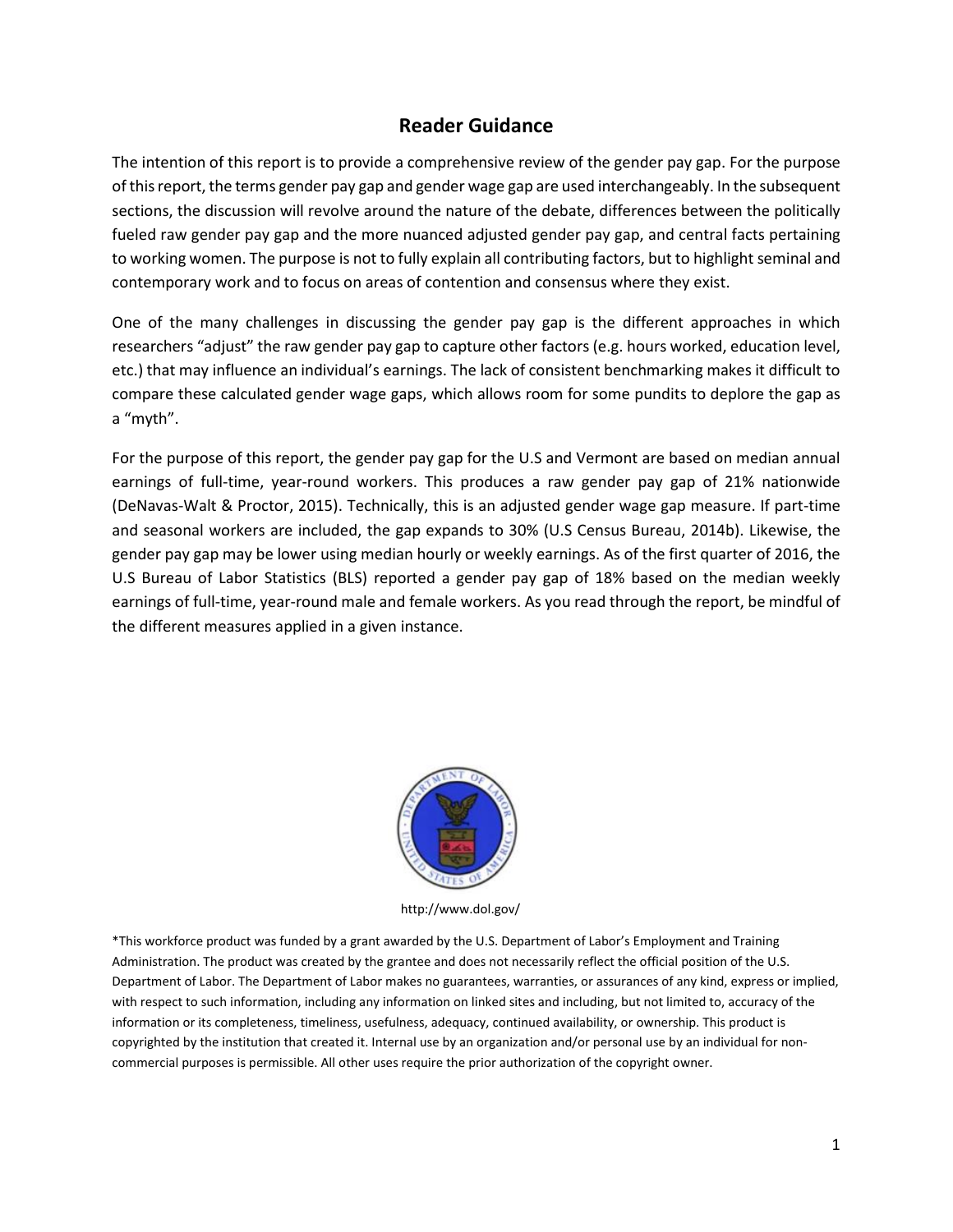#### **Introduction**

<span id="page-3-0"></span>Despite advancements in labor force participation, educational attainment and overall greater female autonomy over the last several decades, the gender pay gap persists. As of 2014, the U.S Census Bureau reported the median annual earnings of female full-time, year-round wage and salary workers was \$39,621 compared to the \$50,383 median for male full-time, year-round wage and salary workers, a disparity of 21% (DeNavas-Walt & Proctor, 2015). Alternatively framed, women in the U.S currently earn about 79 cents for every dollar men earn. The National Partnership of Women and Families (2014) dissected the aggregate in a state by state breakdown. In Vermont, as of 2014, the gender wage gap is 16%—one of the lowest wage gaps in the nation. Figure 1 visually depicts the national earnings ratio and subsequent gender pay gap.



<span id="page-3-1"></span>*Figure 1: Women's to men's earnings ratio and wage gap in 2014*

*Source:* ELMI analysis of Current Population Survey reported by the U.S Bureau of Labor Statistics, 2014

The gender wage gap is a statistical measure, often expressed as a percentage, denoting an index of the status of women's earnings relative to men's. It is often perceived as a basic measure of women's economic well-being. According to CONSAD, an independent think tank commissioned by the U.S Department of Labor, the gender wage gap is "the observed difference between wages paid to women and wages paid to men", which takes into account a multitude of factors (2009). Typically, the gender wage gap is approximated as an earnings ratio of the median (weekly or annual) earnings of full-time female workers as a percentage of men's. The proportion of median earnings women receive relative to men is translated into the raw gender pay gap. This differs from the adjusted gender wage gap in which explanatory variables have been accounted leaving a residual, "unexplained" portion. It is important to note that the unadjusted ratio is an aggregation of all male and female workers; the gender wage gap varies by age, race, geography, etc.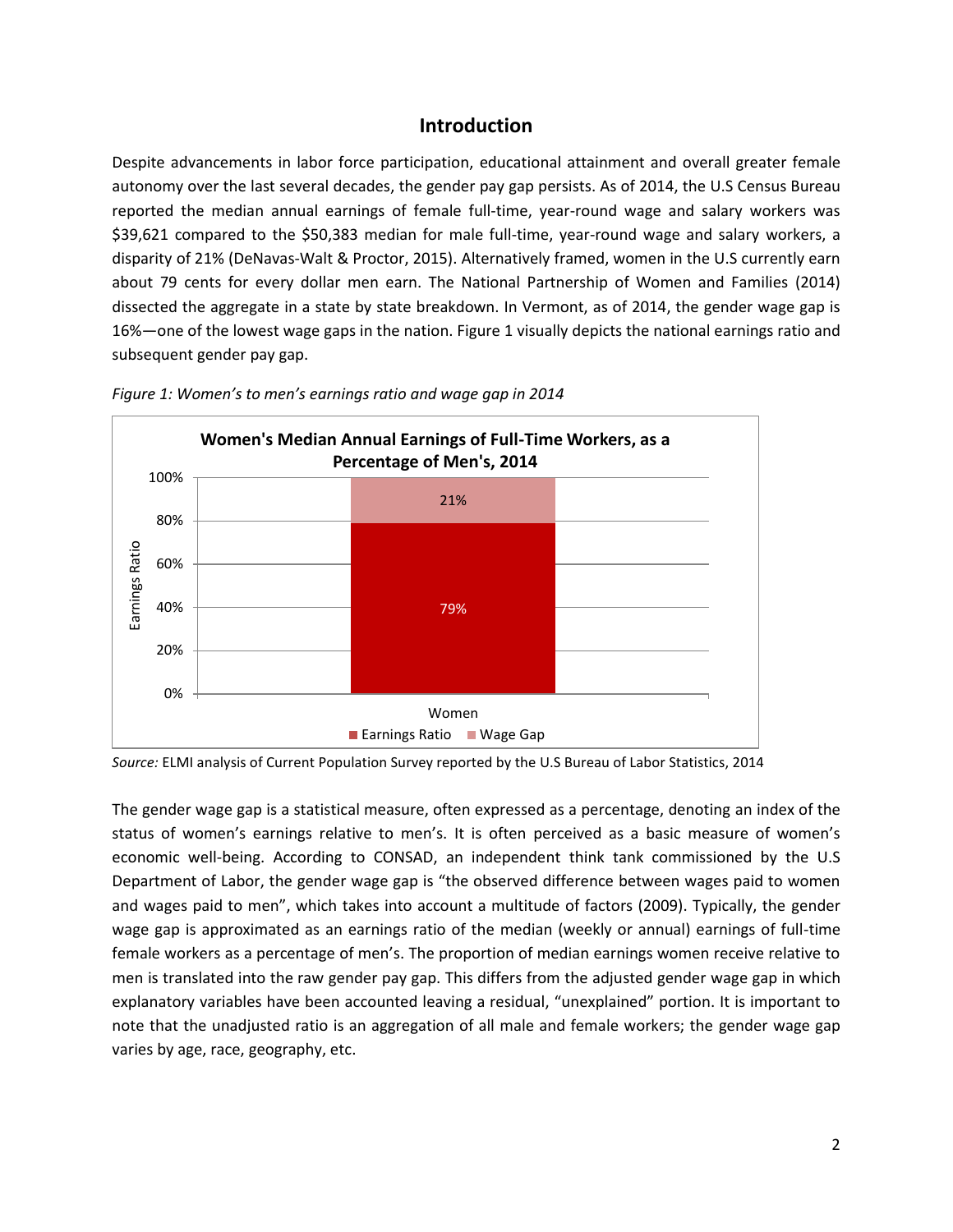In light of growing attention surrounding the gender wage gap—the size of the wage discrepancy between men and women—several studies raise concerns that the mere comparison of raw median earnings between male and female workers provides an incomplete picture because it does not capture other characteristics that may affect earnings. In an introduction to the widely cited CONSAD (2009) report, the U.S Department of Labor notes that many studies inflate the raw gender wage gap, which may "be used in misleading ways to advance public policy agendas without fully explaining the reasons behind the gap".

Taking a variety of factors into account, an adjusted wage gap may actually present a much smaller gap. Nonetheless, reports corroborate that even with the inclusion of explanatory factors, a discernable gender wage gap exists that cannot be explained by observable differences. When differences in employment characteristics (e.g. occupation, industry, male- or female-dominated field) and personal characteristics (e.g. level of education, marital status, age) are incorporated, the American Association of University Women (AAUW) estimates that the adjusted or "unexplained" gender wage gap is 7% one year out of college (Corbett & Hill, 2012). In other words, data indicates that women are paid less than their male counterparts for the same job, holding all other factors constant. This suggests that bias and discrimination, in addition to other unknown factors, persevere as obstacles for women in the labor market, *qualitative factors that are not completely captured in available data.* 

Using a recent Economic Policy Institute (EPI)<sup>1</sup> report as a guiding template, this report aims to demystify the debate surrounding the gender pay gap and provide key facts about working women to foster a broader, more meaningful conversation regarding pay equity at a state level.

#### **Summary of key findings**

 $\overline{\phantom{a}}$ 

- The raw pay gap is instructive, but incomplete; it illustrates a basic measure of women's economic well-being compared to men's
- Reports consistently find unexplained pay differences even after controlling for measurable factors that influence earnings
- Most of the discussion is centered around the interpretation of the "unexplained" residual: disagreement arises as to whether the residual is reflective of choice or discrimination
- The gender pay gap is present even *within* occupations, holding all other factors constant
- Though some choices may be inherently innate, others are socially constructed; decisions women make about their occupation are the result of individual choices, as well as societal norms, discrimination and other forces outside the control of the individual
- The pervasive gendered division of labor continues to hinder women's mobility up the occupational hierarchy and ability to succeed in time-consuming, high-paying jobs
- Many women work in low-paying jobs and many jobs become low-paying after the entrance of women

<sup>1</sup> *"Women's work" and the gender pay gap* by Jessica Schieder and Elise Gould of EPI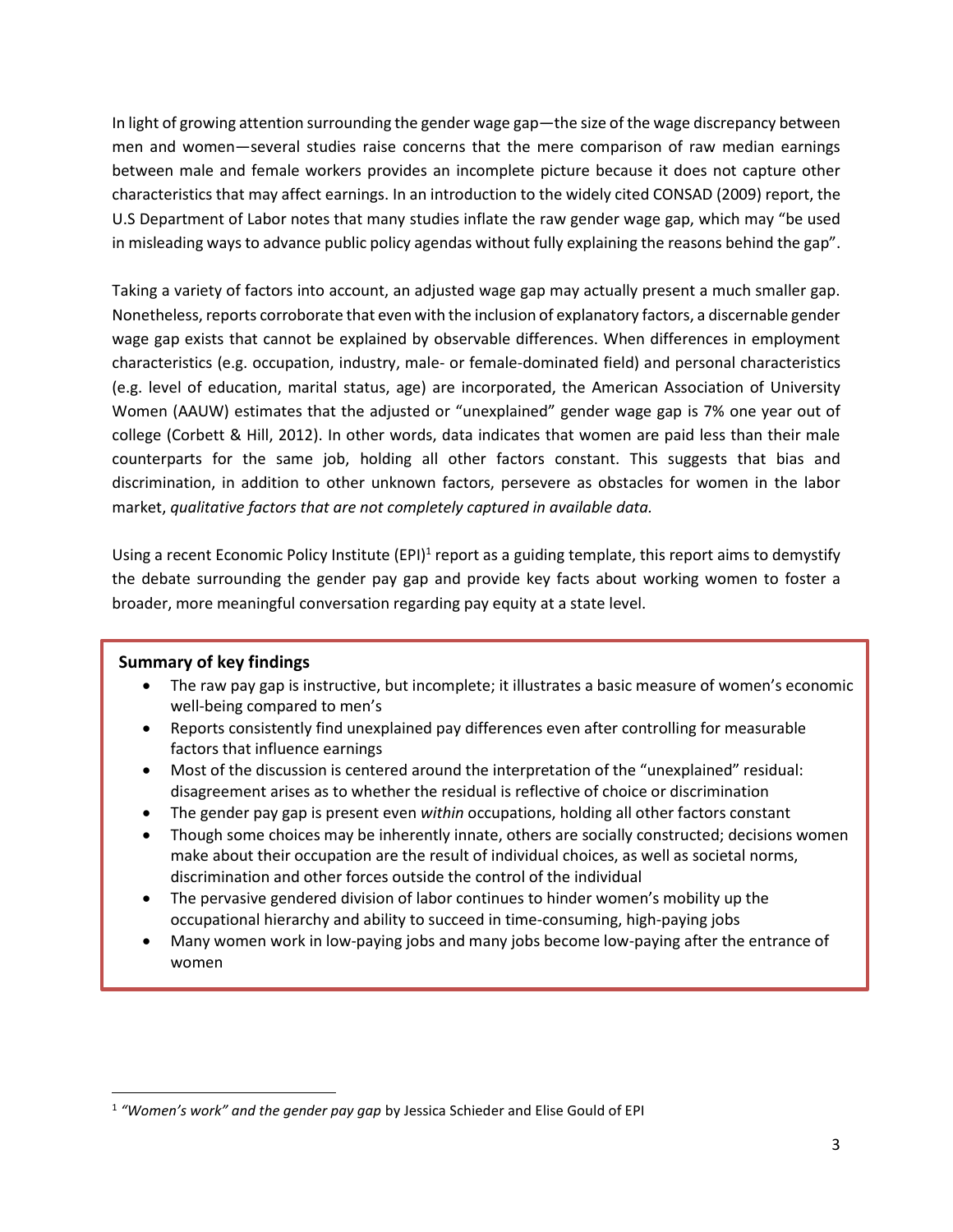#### **Background**

#### <span id="page-5-1"></span><span id="page-5-0"></span>**Nature of the debate**

 $\overline{\phantom{a}}$ 

*"Too often it is assumed that this pay gap is not evidence of discrimination, but is instead a statistical artifact of failing to adjust for factors that could drive earnings differences between men and women" - Schieder & Gould, 2016*

As mentioned above, there is a polarizing distinction between the raw, or unadjusted gender pay gap, and the residual, or adjusted gender pay gap. The *unadjusted gender pay gap* is the initial comparison between the median wages of men and women. Notable researchers from both sides of the debate (CONSAD, 2009; Hill, 2016; Blau & Kahn, 2016) agree that the current national raw gender pay gap is between 18% and 21%. In Vermont, the raw pay gap is  $16\%$ <sup>2</sup>. Employing raw data, researchers use statistical analysis to decompose the measured, explanatory factors contributing to the gender pay gap. The *adjusted gender pay gap* is the gap left after removing the impact of explanatory variables. In other words, the adjusted pay gap is the difference between observationally identical men and women. Based on an analysis of formative, robust studies, the adjusted wage gap, all else equal, varied from 4.8% to 12.4%**.**

Combing through available literature dating from the late 1970s to 2016, there appears to be no consensus on the exact size of the adjusted gender pay gap or the measurable factors underlying it. Often the hype surrounding the raw pay gap—the rally call that women make 79 cents for every dollar men make<sup>3</sup>—detracts from the real argument; the widely-cited statistic is misleading because it does not control for a multitude of factors such as the number of hours worked. Discussions involving this raw figure often devolve into two sides: one amplifying the disparity as evidence of discrimination and the other denouncing the disparity as a consequence of choices carried out by women. Some argue that once the gender pay gap is controlled for factors such as occupational category, the gap shrinks to much smaller digits than the raw figure. While this is true, it does not mean that the adjusted gender pay gap does not exist. So although, the debate is centered on the size of the disparity and the variables that may explain it, the main point of contention is dependent on the interpretation of the adjusted, or "unexplained" wage gap.

Extensive research indicates that differences in occupations (the tendency for women to gravitate towards characteristically lower-paying jobs) and related wage structures, childcare responsibilities and the number of hours worked explain some or all of the raw gender wage gap. Skeptics infer these differences are a result of personal preferences and decisions. They believe the pay discrepancy between men and women is driven by a culmination of discrete, voluntary choices and dismiss the idea that the adjusted pay gap is evidence of discrimination. Instead they propose that the adjusted pay gap reflects omitted, unknown variables that influence earnings. Though reports concur that the gender pay gap

<sup>&</sup>lt;sup>2</sup> Research concerning the gender pay gap in Vermont is minimal. The unadjusted pay gap of 16% relies on annual earnings. Currently, there is no estimate of an adjusted gender pay gap for Vermont.

<sup>&</sup>lt;sup>3</sup> The debate persists in part because earnings "often signify how individuals are valued socially and economically"; it acts as a "summary statistic for an individual's education, training, prior labor force experience, and expected future participation" (Goldin, 2014).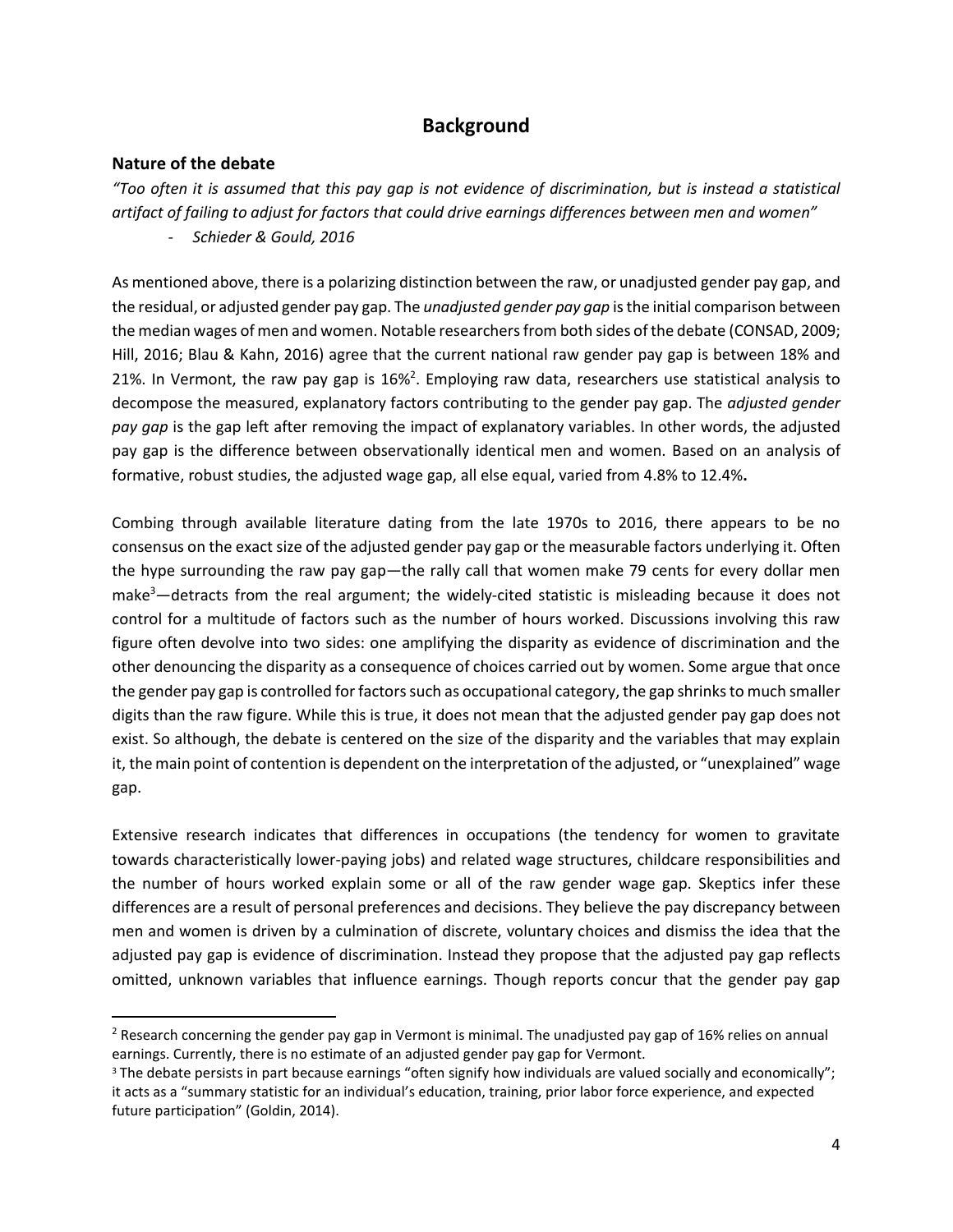partially echoes differences in individual choices, those who believe discrimination is a driving force dismiss conclusions that the gender wage gap may be entirely attributed to different life decisions by men and women. They contend that regression isolates discrimination in the form of an "unexplained" pay gap.

Several reports criticize researchers who accept "explained" factors without exploring how personal choices reflect societal expectations, socialization and implicit/explicit bias. The Montana Department of Labor offers a new lens in their 2013 report, "The Wage Gap: Economic Causes and Prevalence", noting that explanatory variables often mask underlying discrimination, which in turn distorts the adjusted wage gap. In their review, Isabel Huff assesses each variable to see "whether choice, discrimination, or some combination of the two causes men and women to differ in that characteristic" (Huff, 2013). Consequently, even "explained" variables may be muddled with implicit bias.

Figure 2 provides a visualization of the breakdown of the gender pay gap debate in order to clarify both sides of the discussion as to allow the public to draw their own conclusions.

<span id="page-6-0"></span>

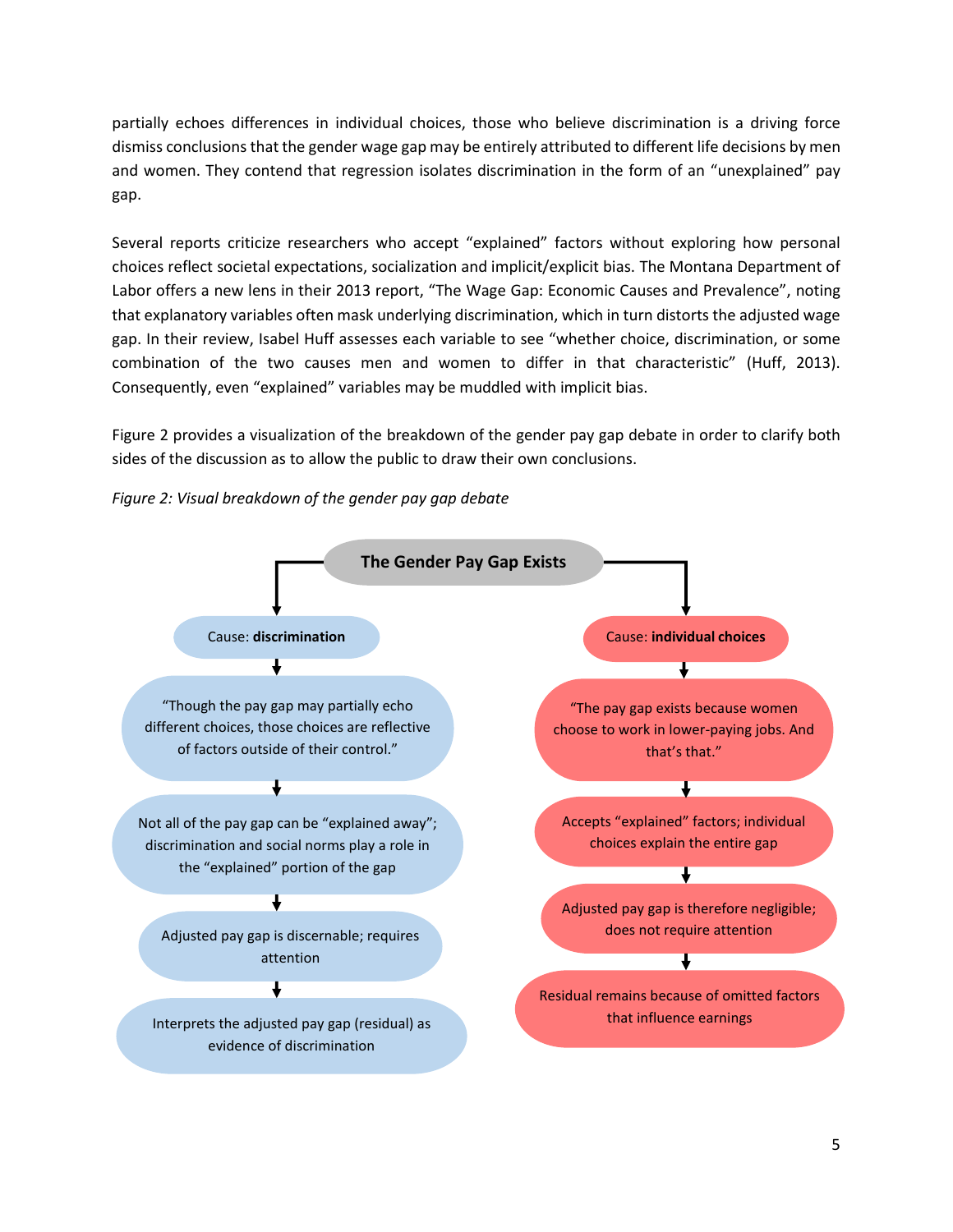#### <span id="page-7-0"></span>**Basic methodologies**

 $\overline{a}$ 

The majority of studies rely on data from the Current Population Survey (CPS) and/or the American Community Survey (ACS). Both the ACS and CPS offer reliable estimates based on large sample sizes and very high response rates. The CPS has an average response rate of 90%, and the ACS has an average response rate of 96.4%<sup>4</sup>. Most federal data concerning workforce participation and wages is derived from the CPS, a national monthly survey of approximately 60,000 households conducted by the U.S Census Bureau for the Bureau of Labor Statistics (BLS). The ACS (also conducted by the U.S Census Bureau) is a robust source primarily used for state-level data because it includes more households than the CPS; the ACS collects data monthly for an annual sample of about 3.54 million households. However, unlike the CPS, which produces and publishes monthly estimates, the ACS results are published on an aggregated annual basis, in addition to 3 and 5-year estimates<sup>5</sup>.

Besides a larger sample size, the ACS is often utilized for state-level purposes because it offers a broader picture of social, economic, housing and demographic profiles. The CPS was designed to collect detailed information on the labor force characteristics of the U.S population to produce current monthly employment and unemployment data, as well as annual income and poverty data. Employment and income estimates from the ACS and CPS usually differ because the surveys use different questions, samples and collection methods<sup>6</sup>. For instance, the U.S Census Bureau (2014a) concluded that the earnings ratio, by gender, was 79.9% for full-time, year-round workers in 2014 using ACS data. However, when CPS data was utilized, the earnings ratio, by gender, decreased to 78.6% for full-time, year-round workers (DeNavas-Walt & Proctor, 2015). Though the CPS is the primary source typically employed, authors tend to use other sources in collaboration for the purpose of comparing and merging discrepant datasets. In an attempt to depict a more complete picture of the status of working women, the report uses both the CPS and ACS. For this reason, it is important to note that the sample and measures may differ throughout the report depending on the dataset used.

Equally important as the distinction between the ACS and CPS is model specificity (i.e. different classifications and inclusion of variables). Using the same 2012 CPS data, three separate organizations found different pay discrepancies based on differing definitions of "median earnings". The Pew Research Center (2013) concluded that the earnings ratio was 84% based on median hourly earnings. The U.S BLS (2014) determined the earnings ratio was 80.9% based on median weekly earnings. The U.S Census Bureau found that the earnings ratio was 76.5% based on median annual earnings (DeNavas-Walt, Proctor, & Smith, 2013). The size of the pay gap tends to be smaller with greater specificity of differences in hours worked as women are more likely to work part-time than men (CONSAD, 2009). The years under

<sup>&</sup>lt;sup>4</sup> Unlike the CPS, which relies on voluntary participation, the ACS is mandatory.

<sup>5</sup> This means that ACS yields income data as a 12-month estimate. The CPS affords greater granularity, because respondents are able to report income on a monthly, quarterly or yearly basis.

 $6$  A notable difference between the two surveys is the reference week in which interviews are undertaken. The CPS uses a fixed reference period, as compared to the ACS, where the reference period is respondent dependent (i.e. rolling reference period). The ACS also allows for greater flexibility; respondents can answer the ACS at different times throughout the month and year. This, however, makes it difficult to decipher economic trends in relation to a period in time.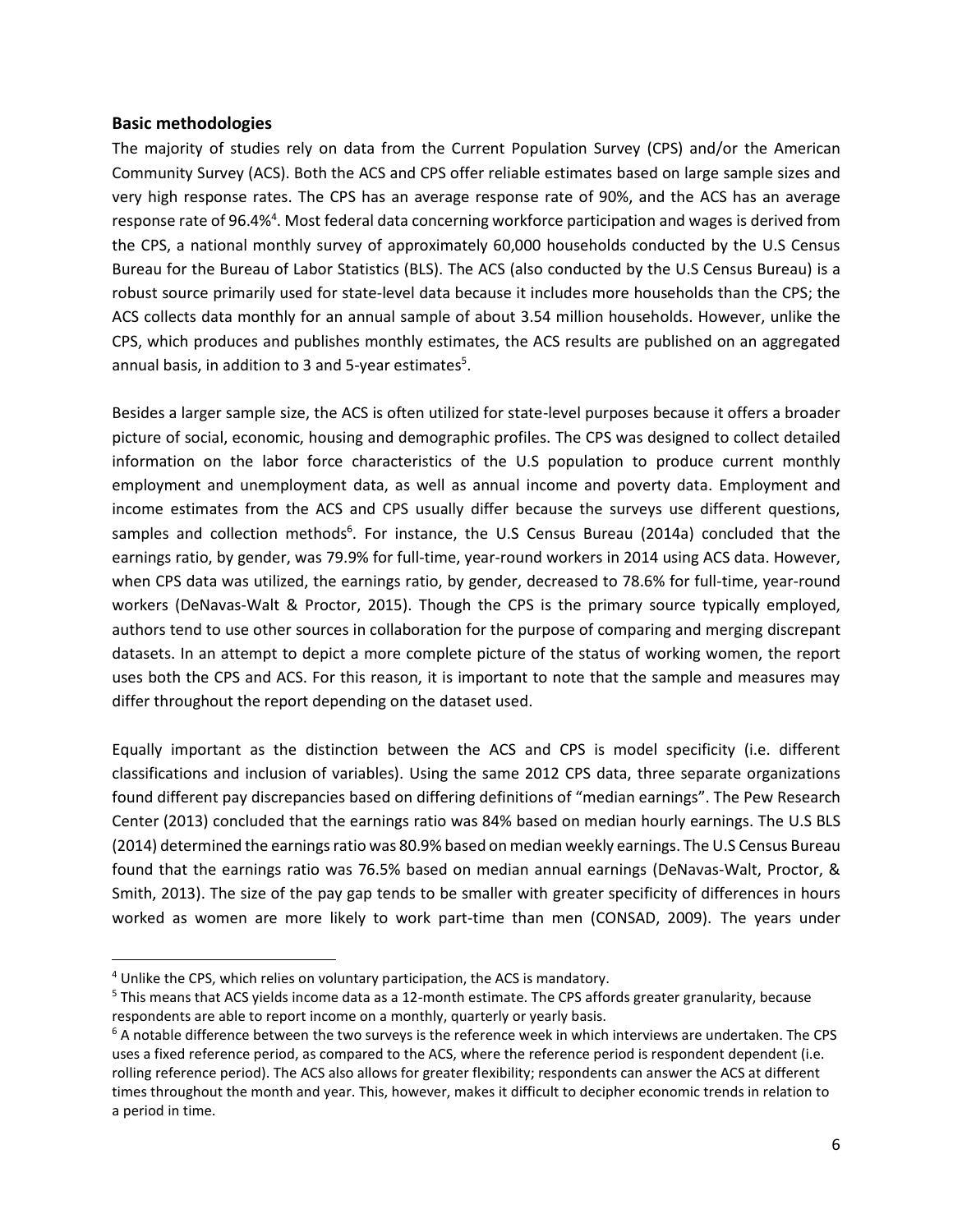observation will also generate different variations of the pay gap as demographic profiles, public attitudes and occupational makeup transform over time.

### **Extrapolating the Data**

#### <span id="page-8-1"></span><span id="page-8-0"></span>**Gap persists within occupations**

 $\overline{\phantom{a}}$ 

*"The wage gap is not just a function of being clustered in low-wage work" - Change The Story VT, 2016b*

Several reports underscore occupational differences, the high concentration of women in low-paying jobs like education and administrative and office support (i.e. occupational segregation), as the central determinant of the gender wage gap. Occupation and industry account for approximately half of the overall gap by some regression estimates (Blau & Kahn, 2016). Those who tend to downplay the gender wage gap justify the gap as a remnant of individual decisions. They claim that women voluntarily "choose" lower-paying jobs by disproportionately working in traditional "lower-skilled", "female" professions.

Yet, occupational differences do not fully explain the gender pay gap. Differences aside, studies consistently find a pay discrepancy remains between equally qualified women and men with the same job. In a 2015 study published in the Journal of the American Medical Association (JAMA), Ulrike Muench and his colleagues found a surprising pay disparity in nursing, a profession with a 90% concentration of women (U.S BLS, 2015c). Accounting for differences in hours worked, job position, clinical specialty and other factors, the authors determined that male nurses on average make about \$5,000 more annually than their female counterparts. For nurse anesthetists, the disparity grows to \$17,290. The authors also found that this adjusted pay gap has not significantly changed over time, which suggests that the barriers women experience remain unchanged (Muench, Sindelar, Busch, & Buerhaus, 2015).

Moreover, Harvard economist and gender pay gap expert, Claudia Goldin (2014) stresses "what happens within each occupation is far more important than the occupations in which women wind up". Goldin suggests that 58% to 68% of the pay gap would close if earnings were equalized within occupations<sup>7</sup>. Again, that is not to say that occupational crowding<sup>8</sup> and subsequent "pink-collar ghettos" are no longer relevant. In another study published in JAMA, researchers studied a homogenous cohort of mid-career physician researchers and found a considerable adjusted gap. If women retained their "measured" characteristics, but their gender was male, Reshma Jagasi et al. (2012) estimated that their earnings would be \$12,194 higher.

This empirical evidence is made even more confounding by the fact that greater educational achievement does not equate to a smaller gender pay gap. Gender differentials have decreased as the individual

 $7$  Goldin does not conclude that discrimination is the central cause of pay differences within occupations. She suggests higher penalties for temporal flexibility are the main culprit.

<sup>&</sup>lt;sup>8</sup> Occupational crowding is the process that engenders occupational segregation, the gendered distribution of male and females in occupations that are characteristically "male" and "female". In other words, women are typically "crowded" into female-dominated professions and men are typically "crowded" into male-dominated professions.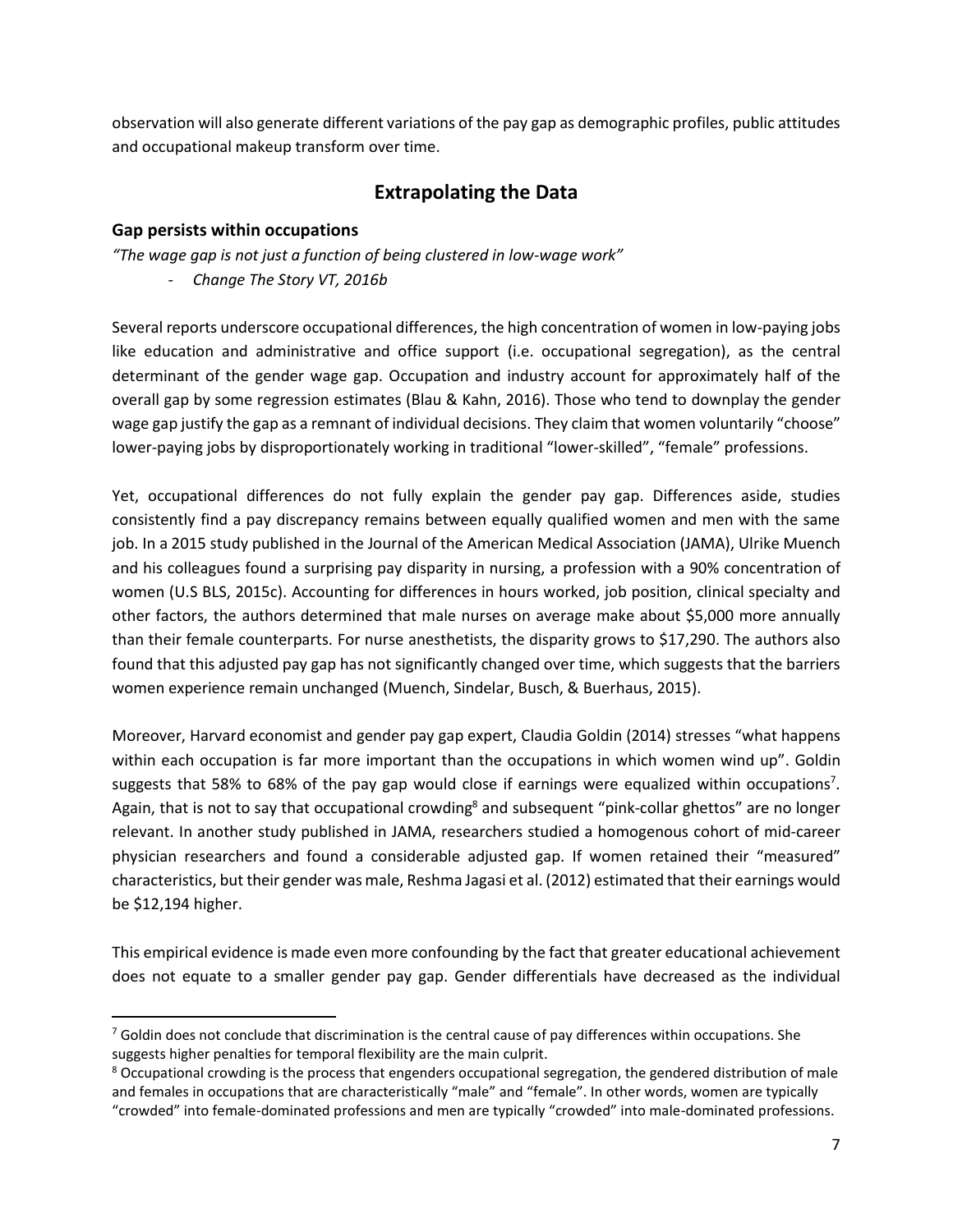characteristics of men and women, in terms of schooling and labor market experience/qualifications, have converged. Though the gender education gap has reversed—women hold 57% of bachelor's degrees and 61% of master's degrees–women still make less than men at every educational level as shown in Figure 3 (Blau & Kahn, 2016). Even at the start of one's career when labor market experiences are still comparable, one-year post college, women earn less than their male counterparts—\$4 less per hour (Kroeger, Cooke, & Gould, 2016).



<span id="page-9-0"></span>

*Source:* ELMI analysis of CPS data reported by the U.S Bureau of Labor Statistics in *The Economics Daily*, 2015b

#### <span id="page-9-1"></span>**Decisions are shaped by society**

*"Explaining or accounting for a portion of the pay gap simply means that we understand the effect of certain factors, not that the gender differences related to those factors are necessarily fair or problemfree. Both discrimination and cultural gender norms can play a role in the "explained" portion of the pay gap"* 

*- Corbett & Hill, 2012*

It is commonly believed that the pay disparity is in part driven by individual preferences and choices, but these choices are the result of the cumulative impact of differential treatment and expectations. For instance, a woman's decision to enter a lower-paying position may account for pay differences, but occupational crowding is influenced by factors other than personal choice, such as the demands of family and childcare, deep-rooted social conventions and a woman's comfort level and sense of identity. The American Association of University Women (AAUW) reiterates this point: "personal choices are never made in a vacuum. Organizational, cultural, economic, and policy barriers shape both men's and women's choices and opportunities" (Hill, Miller, Benson, & Handley, 2016).

In every society, differences between what is expected, allowed and valued in a woman and in a man produce different life outcomes. Cultural expectations and gender socialization are present at a young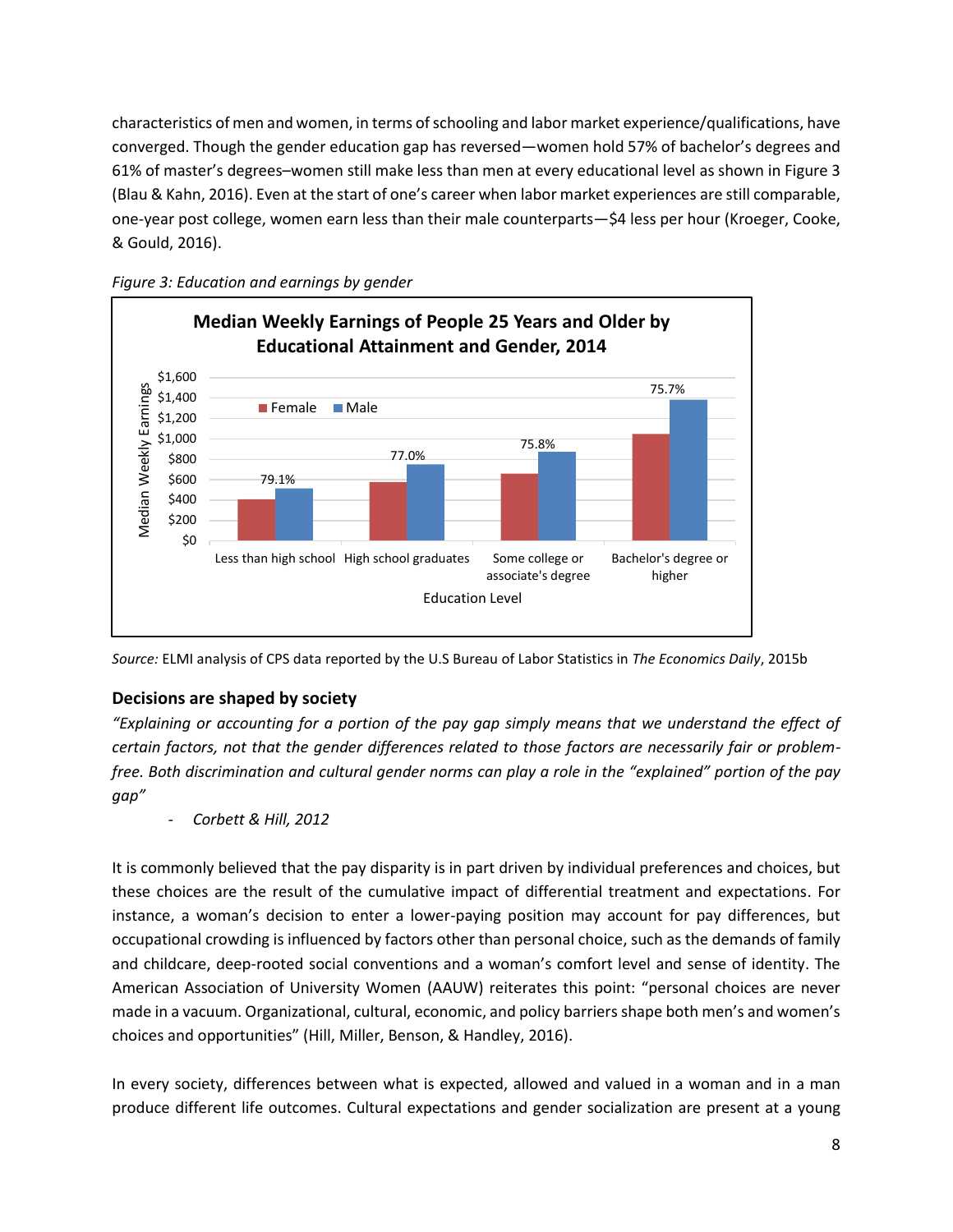age, when boys' and girls' behaviors and identities are most susceptible to priming and molding. Married research couple, Myra and David Sadker illustrate the academic platform that sets the stage for future dispersion in their 1995 book. Drawing on naturalistic observations, the Sadkers witness the unequal treatment of male and female pupils in elementary school. In particular, they note clear evidence of a double standard. Boys were more than eight times more likely than their female classmates to call out answers. However, unlike girls who were reprimanded, boys were almost always reinforced for their selfconfidence and assertiveness<sup>9</sup>. In turn, teachers reward girls' passivity.

Many uphold that this double standard also manifests in the form of role congruity, where men and women must operate between the fine lines of what is considered masculine and feminine. A woman who aligns within a group's typical social role is evaluated positively. However, when a woman takes on a role, perceived as incompatible with the "feminine" domain, prejudice ensues. For instance, leadership and femininity are often perceived as incongruous because stereotypes about leadership are masculine (Hill et al., 2016). In a study focusing on gender

 $\overline{a}$ 

#### Stereotypes ≠ Bias ≠ Discrimination

AAUW defines a *stereotype* as a "cognitive shortcut that categorizes people on the basis of characteristics such as gender, race or age" without obtaining factual knowledge (Hill et al., 2016). A *bias* is "a belief that a stereotype is true" (Bolton, 2014).

*Discrimination* is the application of such beliefs (Fiske, 2010).

influences on leadership in a medical setting, the authors observed that women often felt uncomfortable violating behavioral gender norms when acting as "code leader", which entails communicating with a deep, loud voice. To compensate for their counter-normative behavior, some "adopted rituals to signal the suspension of gender norms", while others apologized (Kolehmainen, Brennan, Filut, Isaac, & Carnes, 2014). This results in attitudes that are less favorable towards female leaders and in turn makes it more difficult for women to become leaders and succeed in that role (Eagly & Karau, 2002).

Furthermore, the Sadkers (1995) consistently observed that girls were "taught to speak quietly, to defer to boys, to avoid math and science, and to value neatness over innovation, appearance over intelligence" (qtd. in ERIC database). These gender normative expectations and biases may negatively affect the selfperception of impressionable girls and boys, which in turn steer them towards gender-normative careers. Cultural beliefs about gender aptitude and "quantitative" capabilities are a highly-publicized example of the effect of bias on occupational projections and outcomes. Exposure to stereotyping at school, home and in the media typifies women as "bad at math". In a longitudinal study, girls rated their math competencies lower than boys, as soon as the third grade. Parents also rated boys' math competencies higher than girls, despite no differences in actual mathematic performance (Herbert & Stipek, 2005). The stereotype ("math is for boys") is incongruous with the gender identity ("I am a girl") which influences one's self-concept ("math is not for me") (Cvencek, Meltzoff, & Greenwald, 2011). These economic and psychological findings suggest that the math-gender stereotype develops early and has a strong influence on children's judgment of their abilities, setting the stage for a self-fulfilling prophecy.

<sup>9</sup> Teachers, while well-intentioned, afforded greater attention to these "misbehaved" male pupils. Likewise, boys were more likely to receive precise, constructive feedback (in the form of praise, help, correction or criticism) from teachers, while girls were more likely to receive "superficial", unclear feedback.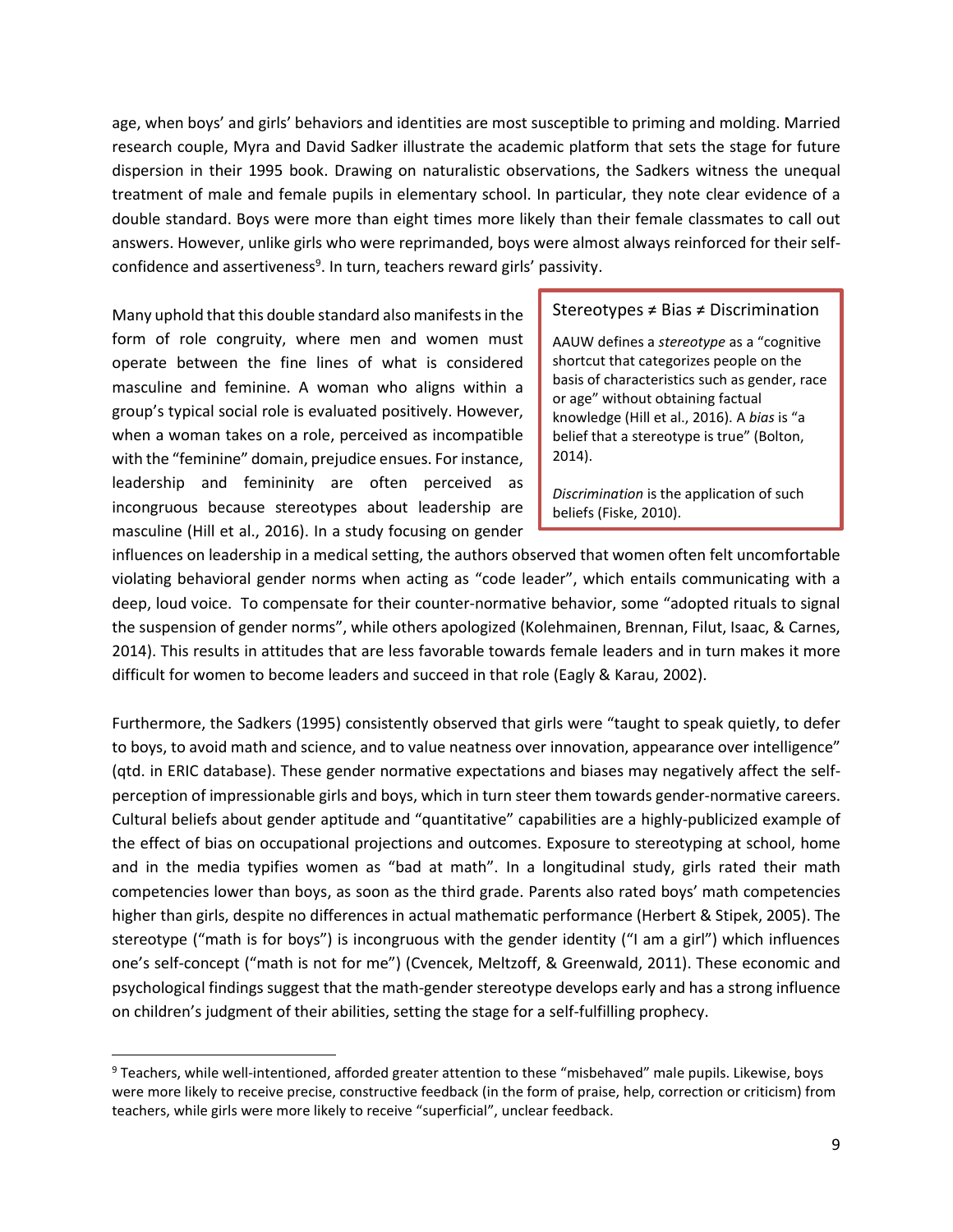By the time women reach college, evidence suggeststhat they already evaluate their career opportunities differently. Men are much more likely to begin college intending to major in engineering or computer science (see Figure 4). This is despite the fact that female high schoolers are taking math and science classes at the same rate as male high schoolers, in addition to earning slightly higher grades in these courses (Hill, Corbett, & St. Rose, 2010). Evidently, stereotypes constrain behaviors in ways that cause women to behave in accordance with those stereotypes. Together, this research infers that girls are systematically deterred in areas where boys are encouraged to excel. Girl's ability to enter remunerative STEM (i.e. science, technology, engineering and math) professions is thwarted, undermined by their own perceptions of ineptitude and lack of self-confidence.

Besides socialization and implicit bias, overt discrimination and intimidating work environments discourage women from entering male-dominated, high-paying professions. The tech industry serves as widely cited evidence of sexism. An alarming study focusing on women, with at least 10 years of experience in Silicon Valley, discovered that 60% of respondents experienced unwanted sexual advances (Vassallo et al., 2016). Another study found that 52% of highly-qualified women in private SET (science, engineering and technology) companies left their jobs because of "hostile work environments and extreme job pressures" (Hewlett et al., 2008).

Coupled together, exposure to socialization and discrimination influences human capital acquisition, job choice and earning inequities. Some estimate that discrimination may account for 38% of the gender pay gap (Blau & Kahn, 2016). Discrimination could also indirectly cause an even larger portion of the pay gap, for instance, by discouraging women from pursuing high-paying, male-dominated careers in the first place.



<span id="page-11-0"></span>*Figure 4: Interest in STEM majors*

*Source*: EMLI adaptation of Corbett and Hill (2015) analysis of Eagan et al. (2014)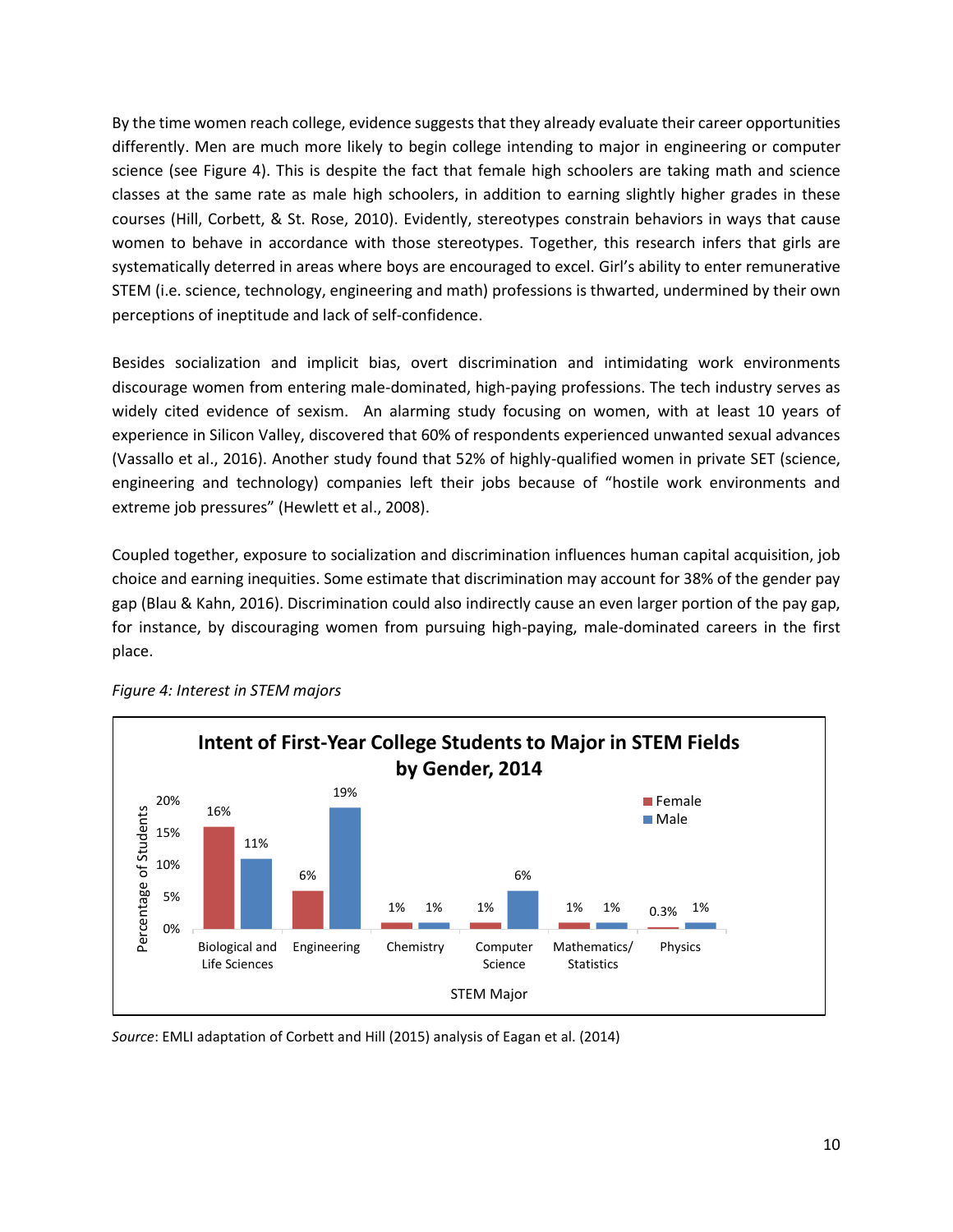#### <span id="page-12-0"></span>**Historically gendered division of labor hinders women's movement up the career ladder**

*"Women are more likely than men to have primary responsibility for family, and as a result, working women with family responsibilities must make a variety of decisions to manage these responsibilities. For example, these decisions may include what types of jobs women choose as well as decisions they make about how, when, and where they do their work. These decisions may have specific consequences for their career advancement or earnings"* 

*- U.S General Accounting Office (since renamed Government Accountability Office), 2003*

Those intent on downplaying the gender wage gap often infer that women's decision to work less hours or in a more flexible, "family-friendly" workplace is reflective of women's nurturing temperaments. Likewise, critics of the gender wage gap argue that qualified women can "do it all" through hard work and perseverance. Facebook COO Sheryl Sandberg's rally cry for women to "lean-in" echoes this sentiment, which ignores concrete obstacles the average woman (especially a woman of color) faces in balancing work and family life. Tenacity is not enough as evident by the larger pay disparity among top wage earners; Blau and Kahn (2016) note in 2010 the earnings ratio was 6 to 11 percentage points less at the top distribution than the middle or bottom percentile.

Claudia Goldin (2014) suggests that the dearth of female top-wage earners (women make up 4.6% of CEO positions at S&P 500 companies<sup>10</sup>) is not intrinsic to females' personality, but instead the organizational practices of certain occupations. She examines the pay differences within occupations with a linear and nonlinear wage structures (see Figure 5 for a hypothetical example). A linear wage structure is one in which workers are paid the same hourly rate, unrelated to the number of hours worked. Jobs with a linear wage scheme, such as pharmacists, are often characterized by greater temporal flexibility and substitution in the workplace. In comparison, nonlinear wage structures experience very elastic earnings in regards to hours worked. Jobs with a nonlinear wage scheme—such as business, law and surgery—typically place a high value on long hours, extreme time pressures and being on call; flexibility comes at a high cost. Goldin argues that nonlinear wage structures disproportionately reward individuals—typically men—who work long and particular hours. The value of an extra hour worked increases as one works more hours. This means that for every extra hour a woman forgoes, she loses more money. Since women typically work shorter hours and experience greater workforce interruptions, as a consequence of family responsibilities, she postulates that the gender pay gap could be eradicated if employers place greater value on human capital and tangible achievements rather than the value they place on long hours.

 $\overline{\phantom{a}}$ 

<sup>10</sup> (Catalyst, 2015)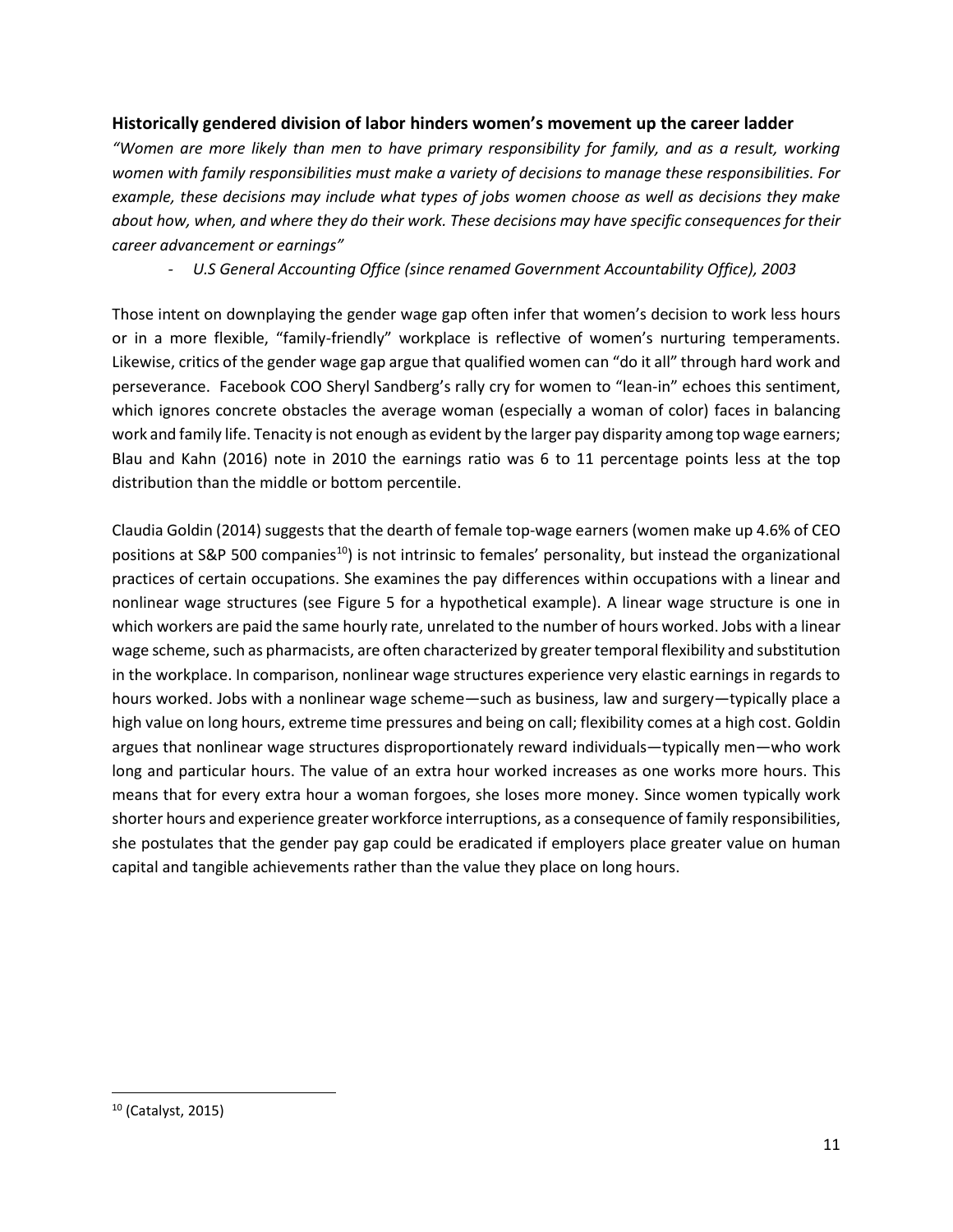<span id="page-13-0"></span>

Because childcare responsibilities are still unequally shared among partners<sup>11</sup>, requirements of the highest-paid occupations are incompatible with family responsibilities. The traditional division of labor conventional roles delineating the male breadwinner and the female homemaker/caregiver disadvantages women in the labor market because "workers who put their careers first are typically rewarded; [while] workers who choose their families are overlooked, disbelieved, or accused of unprofessionalism" (Slaughter, 2012). Despite the growth of the dual-earner household, social norms and expectations predicate that women bear a disproportionate share of household work and childcare. The Pew Research Center found that the traditional view of the gendered division of labor continues to be upheld: 51% of survey respondents believed children's well-being was better off when mothers were at home and didn't hold a job (Wang, Parker, & Taylor, 2013).

These social pressures make it difficult for women to pursue lucrative careers. In a widely-read article in "The Atlantic", Ann-Marie Slaughter (2012), a highly decorated academic and civil servant who left her post as the Director of Policy Planning to take care of her teenage sons, expresses her frustration over preserving a work-family balance. She contends that fathers are less likely to make the compromises and sacrifices that mothers make to establish a career and family. She references the U.S Supreme Court as a tangible example: every male Supreme Court justice has a family, while two of the three female justices are single and childless. An equal playing field is unattainable if women still have to decide between a career and a family, because, to some degree, men can have both $^{12}$ .

This expectation that women will give up their careers in favor of family is reinforced in a self-perpetuating feedback loop. For instance, if a gender wage gap already exists among a married couple, it is "rational"

 $\overline{\phantom{a}}$ 

<sup>&</sup>lt;sup>11</sup> According to the U.S Bureau of Labor Statistics' (2015a) American Time Use Survey, women spend three times more of their average day caring for and helping household children than men.

<sup>&</sup>lt;sup>12</sup> Just as mothers may sacrifice career advancements, fathers may also sacrifice childcare time. However, a working father is typically socially exonerated from childcare duties by providing financially, as opposed to a working mother, who is typically seen as negligent of her childcare responsibilities.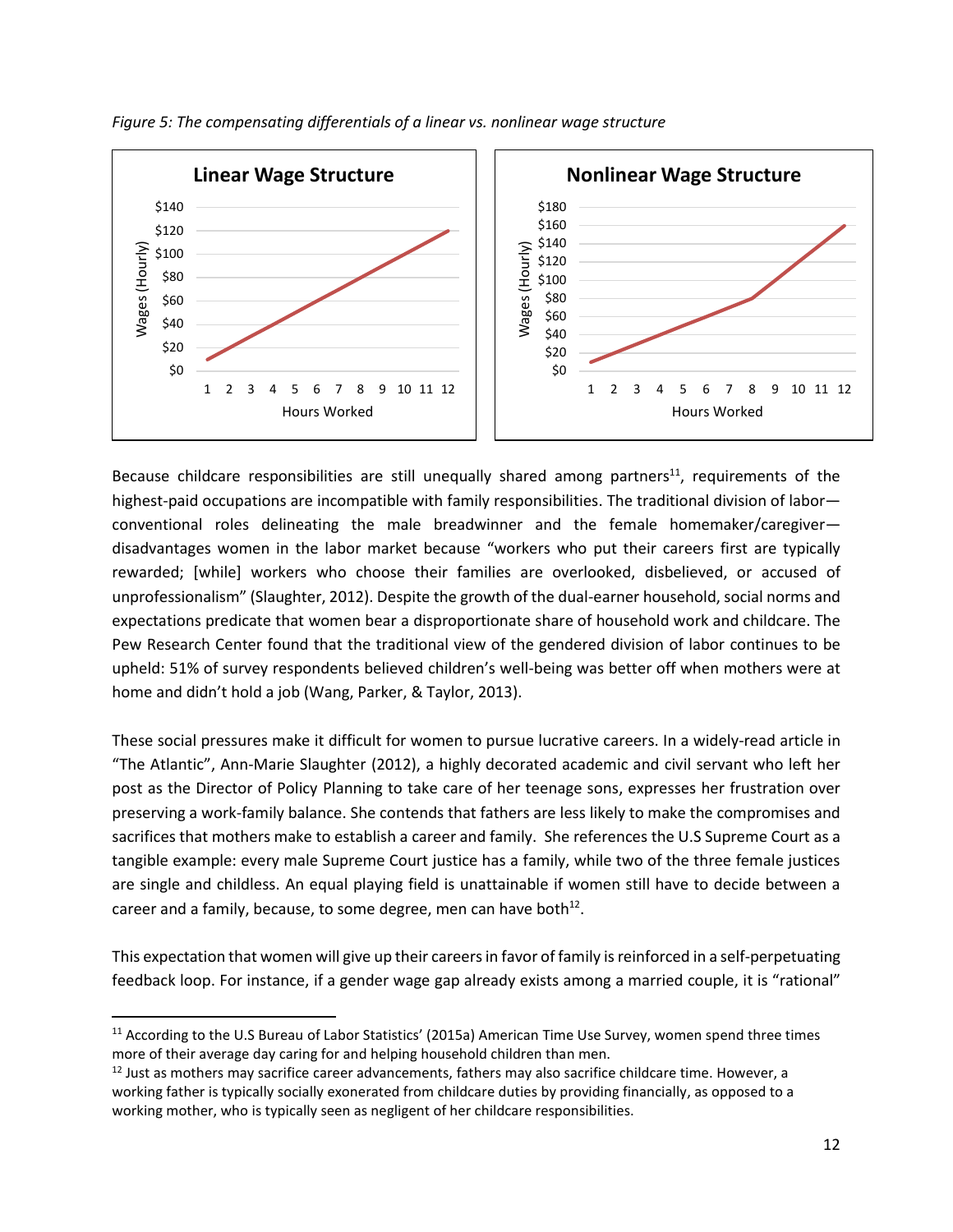for a dual-earner householder to prioritize the husband's career when a childcare emergency arises or if the husband's position is transferred to another location. This is both a cause and response to the pay gap because it propagates the expectation that it is sensible for women to bear the majority of domestic work.

#### <span id="page-14-0"></span>**A relationship exists between occupational gender composition and earnings**

*"The central idea is that our culture devalues women, and this leads to devaluation or stigmatization of all things associated with women—styles of clothing, names, leisure activities, fields of study, or jobs"*

- *England & Li, 2006*

 $\overline{\phantom{a}}$ 

Occupational segregation, the gendered composition of stereotypical male and female professions, is a persistent feature of the U.S labor market, despite improved integration of traditional "male" and "female" work. Women continue to enter low-paying jobs such as secretaries and home health aides. In general, female-dominated occupations pay less than male-dominated occupations. According to the think tank Third Way's interpretation of 2014 Current Population Survey (CPS) data, 26 of the 30 jobs in the top earnings decile are male-dominated, as opposed to 23 of the 30 jobs in the bottom earnings decile, which are female-dominated (Liner, 2016).

Though occupational segregation is a driving factor of the gender pay gap, it implies that women might be able to increase their absolute earnings by working in male dominated occupations. Some research suggests this is not necessarily true. The Economic Policy Institute proposes that "female-dominated professions pay less, but it's a chicken-and-egg phenomenon" (Schieder & Gould, 2016). They emphasize a 2002 report, in which Melinda Pitts finds that "While it is true that workers in FD [female-dominated] occupations earn, on average, less than workers in NFD [non-female-dominated] occupations, the wage differential would not decrease by significant amounts or could actually increase in some circumstances if the workers in FD occupations switched to NFD occupations". Pitts suggests that women optimize their earnings, given existing constraints, by entering female-dominated occupations because they are not likely to experience a significant boost in earnings from entering fields heavily concentrated with men<sup>13</sup>. Take for example a maid (female-dominated occupation) and a janitor (male-dominated occupation). Female Maids and Housekeeping Cleaners earn \$400 per week compared to male Maids and Housekeeping Cleaners, who earn \$404. On the other hand, female Janitors and Building Cleaners earn \$15 more per week than female Maids and Housekeeping Cleaners, compared to male Janitors and Building Cleaners, who earn \$136 more per week than male Maids and Housekeeping Cleaners (U.S BLS, 2015c).

To make matters more complicated, some research posits that when women increasingly enter a field, the average pay for all workers typically decreases, holding all other factors constant. Levanon, England and Allison (2009) found that a 10% increase in the proportion of females in a given occupation is associated with a 0.5% to 5% decrease in hourly wages each decade. Their empirical evidence is consistent with the theory of devaluation, the speculation that wages depress as women enter occupations because

 $13$  This phenomenon does not necessarily hold true for highly-educated women, who are more likely to earn more in a male-dominated profession such as chief executive or computer hardware engineer.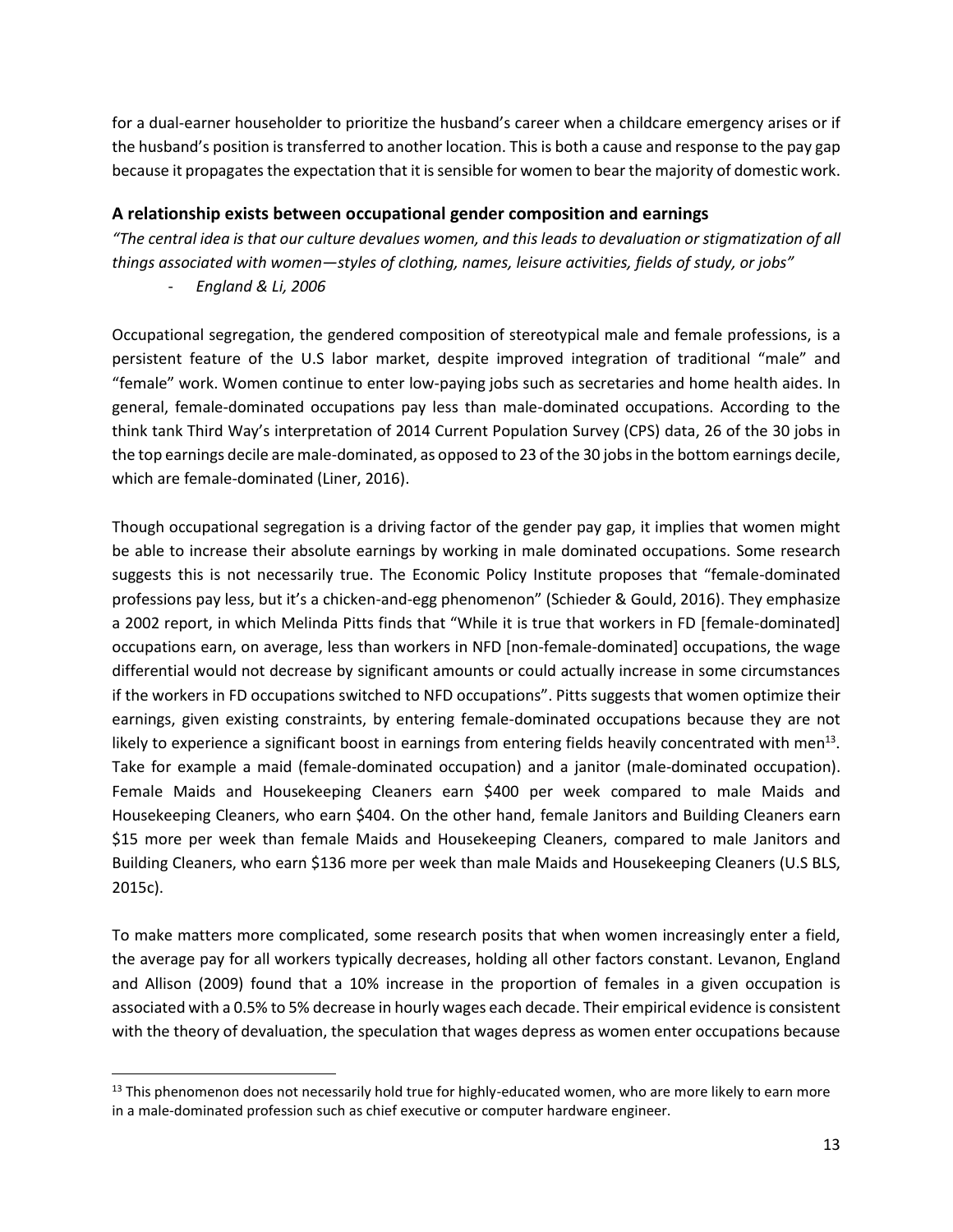women's work is implicitly devalued. Both experimental and survey research indicates that work performed by men is attributed a greater value than work performed by women (Cohen & Huffman, 2003).

Evidence suggests the opposite occurs when men enter female-dominated fields in large numbers: wages increase. For instance, computer programming was once a mixed profession, with a large proportion of women working as typists and programmers in the 1940s and 1950s<sup>14</sup>. Starting in the 1960s, computer programming transformed from what was understood at the time as low-paying clerical "women's work" into a high-paying, technically-advanced specialty field. The masculinization and professionalization of computer programming deterred women through the addition of personality and mathematical tests as prerequisites(Frink, 2011). Subsequently, the amicable, dexterous female programmer wassoon replaced by the anti-social, mathematically-inclined male "computer geek" as the ideal computer programmer. In other words, as the gender composition shifted and men entered the field, a new conception of computer programming emerged, one of prestige and advanced mathematical facility (Cohen, 2016). Women's share of jobs in software and computing decreased from 34% in 1990 to 27% in 2011, and baccalaureate degrees awarded to women in computer and information sciences has fallen from 37% in 1985 to 18% in 2010 (Wooldridge, 2015). Accompanying this gendered transformation was a rise in pay.

In short, regardless of a profession's gender composition, "the gender wage gap is an almost universal feature of the labor market, regardless of where women work" (Hegewisch, Liepmann, Hayes, & Hartmann, 2010). Women earn less than men in nearly every occupation. In 2014, of the 149 detailed occupations measured in the CPS with available data<sup>15</sup>, women earned more than men in only one occupational category: store clerks and order fillers (U.S BLS, 2015c). While wages decrease as the percentage of females in an occupation rises, a statistically significant relationship between the gendered composition of an occupation and the earnings ratio does not exist<sup>16</sup>. That is to say, the more women in a profession, the lower the wages, but not necessarily the higher the wage disparity.

#### **Discussion**

#### <span id="page-15-1"></span><span id="page-15-0"></span>**What does this mean for Vermont?**

 $\overline{a}$ 

*"Occupational segregation, the uneven distribution of labor across and within sectors by gender, is the norm—not the exception—in Vermont"* 

*- Change the Story VT, 2016a*

<sup>&</sup>lt;sup>14</sup> By some estimates, women made up between 30% and 50% of programmers in the 1950s (Cohen, 2016). Men often worked on hardware, while women were often delegated to software programming, which was perceived at the time as less-masculine and less intellectually rigorous (Frink, 2011).

<sup>&</sup>lt;sup>15</sup> There are 565 detailed occupations measured in the CPS, but of those only 149 have data or data that meets publication criteria (base is above 50,000).

<sup>&</sup>lt;sup>16</sup> Though some studies imply a relationship between the gender earnings ratio and the gendered composition of an occupation (i.e. female-dominated jobs have a higher pay gap than male-dominated jobs), Jennifer Cheeseman Day and Barbra Downs of the U.S Census Bureau confirm that no significant relationship exists (2007). The presence of outliers may create the impression that the smaller the proportion of women in an occupation, the smaller the pay disparity.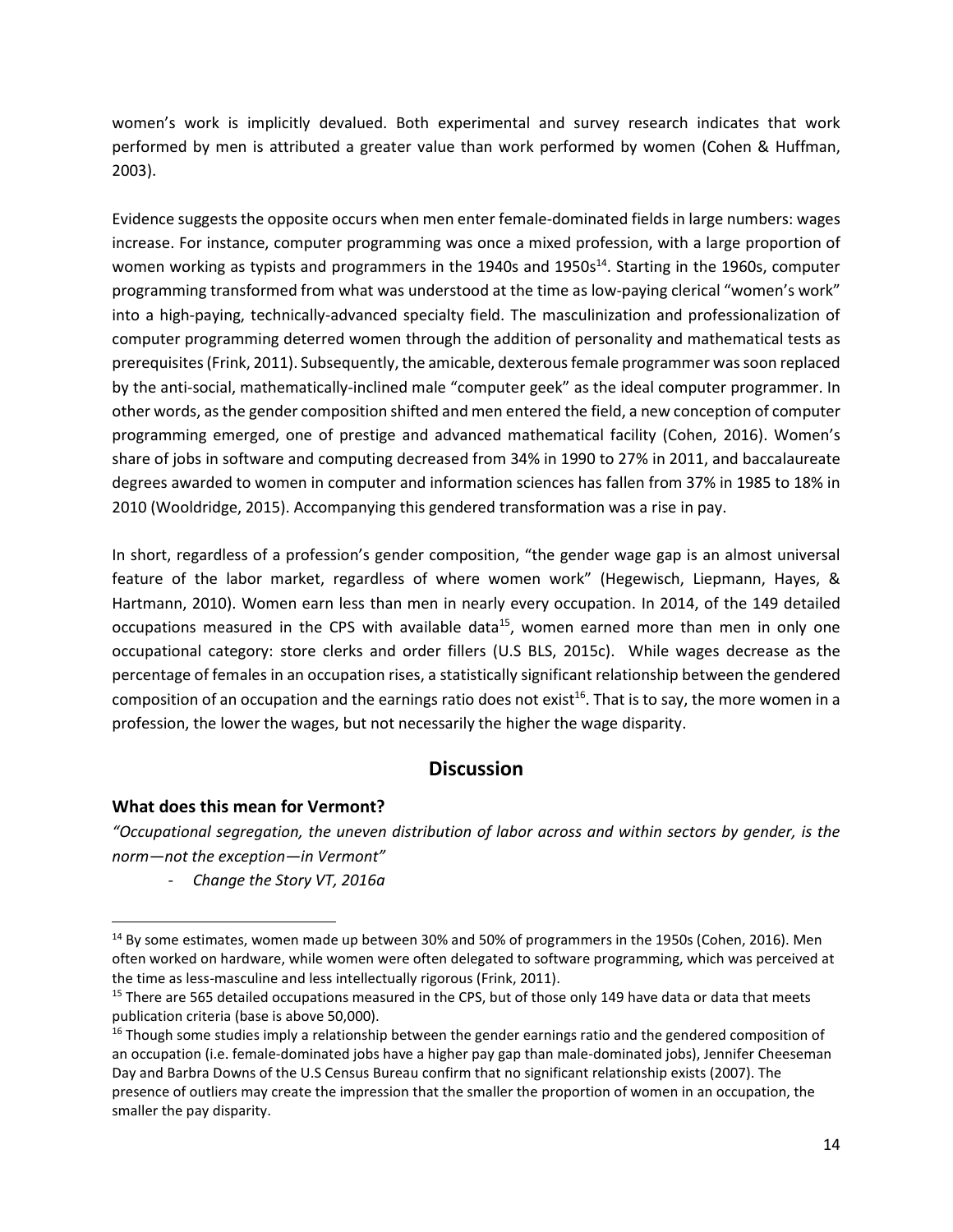With a gap of 16%<sup>17</sup>, Vermont ranks among the most equitable states in regards to gender pay equity (see Figure 6). Vermont also has one of the lowest rates of U.S Equal Employment Opportunity Commission (EEOC) charges for sex-based discrimination, which may signal discrimination is not a sole cause of the pay disparity in Vermont. However, the low level of EEOC charges may be reflective of a lack of knowledge of formal, protective retaliation services, rather than an outright absence of discrimination (U.S EEOC, 2014). Using several indicators as a measure of well-being, the "Status of Women in the States" project conducted by the Institute for Women's Policy Research (IWPR) ranks Vermont as the 2<sup>nd</sup> best state for women, tied with Massachusetts and Connecticut and trailing only Minnesota (Hess et al., 2015).



<span id="page-16-0"></span>*Figure 6: Gender pay gap by state in 2014*

 $\overline{\phantom{a}}$ 

*Source:* ELMI analysis of CPS data reported by the U.S Bureau of Labor Statistics, 2014

So why does Vermont have a lower gender pay gap? Vermont is well-known for its progressive and tolerant landscape. With a rich history of egalitarian values—the first sovereign state to ban slavery and the first state to recognize same sex unions—Vermont's legislature is more gender balanced than most (Harper, 2003; Reuters, 2016). Behind Colorado, Vermont has the second highest percentage of women in the legislature at 40.6% (National Conference of State Legislatures, 2013). However, the proportion of statewide elected executive offices held by women in Vermont is 20%, well below the national average of 27% (IWPR, 2016d). Vermont women are also generally better off than the national average. 93.4% of women in Vermont had health insurance in 2013, compared to 81.3% of all American women (IWPR, 2016c). An IWPR analysis of micro data, procured from the American Community Survey (ACS), also indicates that women in Vermont are more educated (38.4% of VT women aged 25 and older hold

 $17$  Gap may be lower since earnings ratio is based on average annual earnings, a less accurate proxy for hours worked.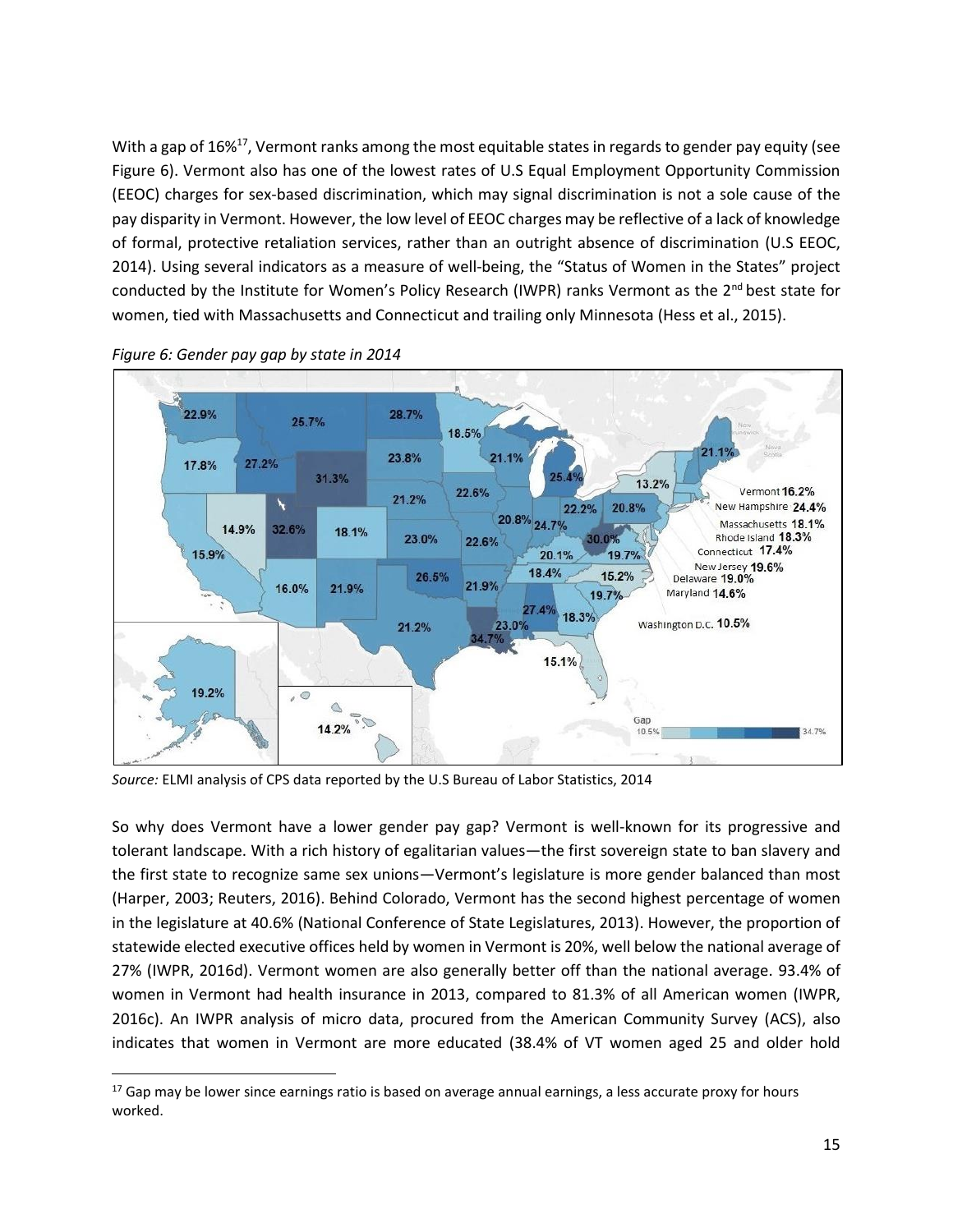bachelor's degrees or higher compared to 29.7% of American women aged 25 and older) and have a greater labor force participation rate than the national average (63.9% of VT women are in the labor force compared to 58.8% of American women) (IWPR, 2016b; IWPR, 2016a).

While Vermont's earnings gap is 5 percentage points fewer than the national level, many state-level labor market trends coincide with national patterns. Using ACS data, the authors of the Change the Story VT initiative found that women make up only 45% of Vermont's full-time workforce, but greater than 70% of its year-round, part-time workforce (2016b). Women also remain segregated in typical "female" professions. 60% of the 25 major occupational categories (recognized by the U.S Census Bureau) in Vermont are male- or female-dominated (Change the Story VT, 2016a). As of 2014, Vermont women make up 70% or more of workers in the following occupations: Education, Training & Library; Community & Social Services; Health Diagnosing & Treating Practitioners; Health Technologists & Technicians; Healthcare Support; Personal Care & Service; and Office & Administrative Support (U.S Census Bureau, 2014c). Out of these 7 occupational categories, Health Diagnosing & Treating Practitioner occupations are the only female-dominated occupations that meet Vermont's individual basic needs budget of \$34,118 (U.S Census Bureau, 2014c; Change the Story VT, 2016a). Moreover, women make less than men in Vermont in every major occupation category except in Construction & Extraction; Installation, Maintenance & Repair; and Fire-Fighting & Prevention occupations (U.S Census Bureau, 2014c).

#### <span id="page-17-0"></span>**Why it matters**

*"Women's phenomenal purchasing power and critical role as financial decision-makers for their households means that when a woman is cheated out of a portion of her paycheck, the whole economy suffers"* 

*- U.S Joint Economic Committee, 2010*

According to the U.S Census Bureau, women make up 50.8% of the total U.S population and 58.7% of women participate in the U.S labor force (U.S Census Bureau, 2010). Between 1967 and 2012, the number of mothers, who brought in at least a quarter of family earnings, rose from 27.5% to 63.3%. Among those households, 40.9% of mothers were their households' primary breadwinners in 2012 (Glynn, 2014). Despite their contributions, women's earnings remain marginal. Female wage earners make up two-thirds of minimum wage workers (National Women's Law Center, 2016). Women also make up 58% of adults whose income falls below the federally defined poverty level (U.S Census Bureau, 2014d).

When women are paid less than men for comparable work, their families and the entire economy suffer. Income inequity threatens the welfare of children, especially because single mothers disproportionately bear the full responsibility of childcare. In 2014, female householders with no husband present had a poverty rate of 30.5%. When children were introduced, the poverty rate among single, female householders climbed to 40.6% (U.S Census Bureau, 2014e). Women are also more likely to live longer and have a lower income in retirement than men. Women ages 65 and older are almost two times as likely to live in poverty (Cubanski, Casillas, & Damico, 2015). Elderly women's relative economic insecurity not only increases financial burdens placed on older individuals and their families, it also increases dependence on federal and state subsidies and benefits; 25% of elderly, unmarried women depend on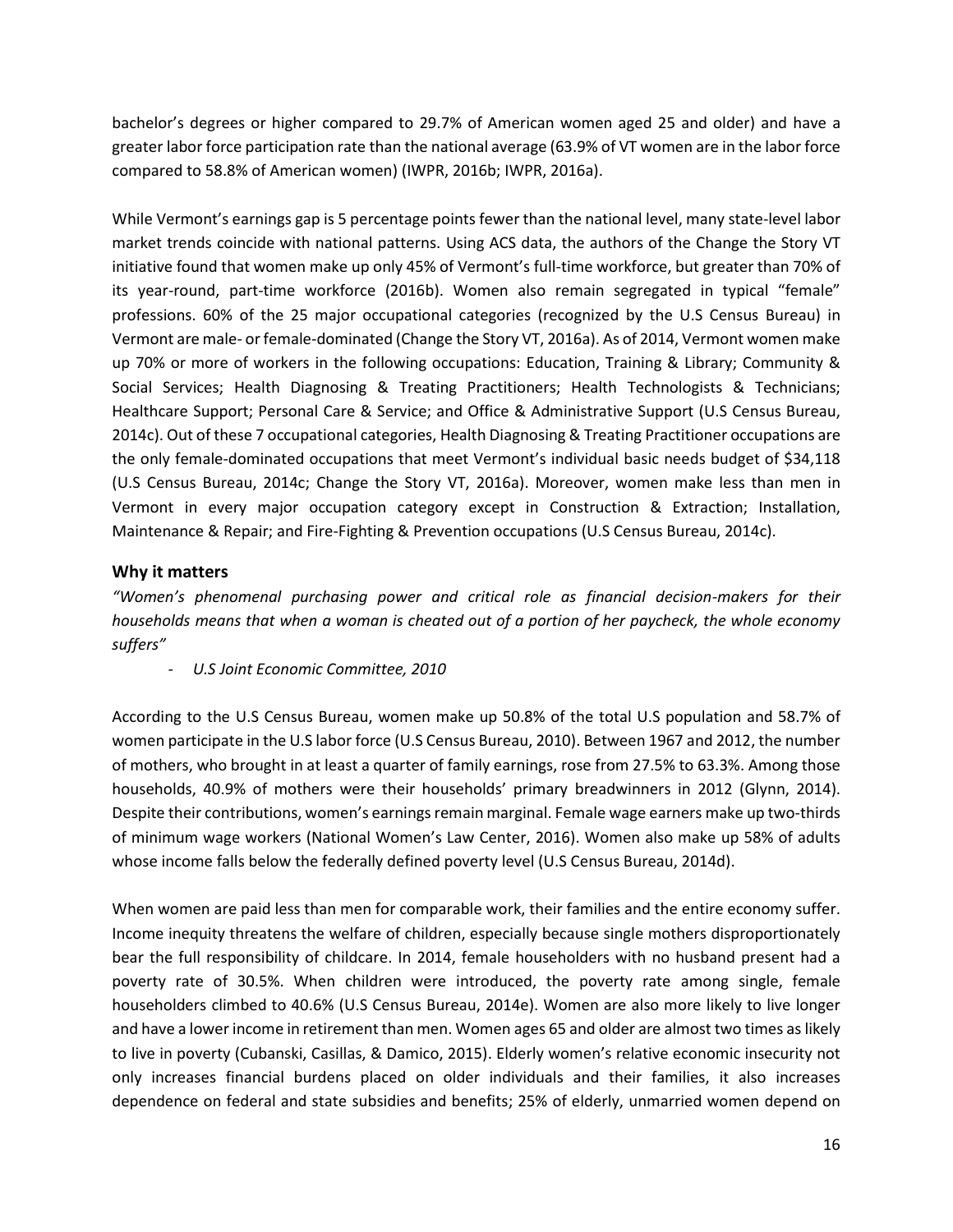Social Security as their only source of income (National Economic Council Interagency, 1998). Addressing the gap is a crucial economic development strategy for alleviating poverty.

Closing the gender pay gap may also promote economic growth. Pay inequity results in the misallocation of human capital when women's skills and talents are underutilized or misused. Lower pay, in conjunction with factors such as discriminatory barriers to entry and the gendered division of labor, may encourage women to seek less productive pursuits by working in lower-skilled, lower-paying positions or by leaving the workforce altogether<sup>18</sup>. In turn, greater pay equity would increase output by maximizing the productive capacity of women. Likewise, greater pay would most likely encourage greater labor force participation and retention (Hartmann, Hayes, & Clark, 2014).

Multiple studies also conclude that firms perform better when women are involved. Companies with greater gender diversity outperform those with predominantly male boards. A 2007 Catalyst report on the S&P 500 found that greater female representation on boards was positively correlated with higher returns on equity, sales and invested capital (Joy, Carter, Wagner, & Narayanan). Other studies suggest that women possess a higher quality of decision making, which make them more effective at risk management (Bart & McQueen, 2013). Nick Wilson and Ali Altanlar (2009) of the University of Leeds showed that the presence of at least one female director on a corporate board reduces the risk of bankruptcy by 20%; the insolvency risk continues to decrease as more women are included. Diversity also enhances the talent pool and innovation.

#### <span id="page-18-0"></span>**Recommendations**

 $\overline{a}$ 

This is a pivotal time. While the gap has narrowed, progress has been stagnant since the early 2000s (Blau & Kahn, 2016). Common objective measures of women's progress—their employment rate, their entrance into male-dominated professions, their proportion as executive heads and leaders—mirrors the slow convergence of the gender pay gap. Equally striking, a University of Pennsylvania study found that women's overall happiness has declined, despite an increase in objective well-being (Stevenson & Wolfers, 2009). Several attempts to eliminate pay inequity in the form of federal legislation including The Equal Pay Act (1963) and Title VII (1964) have had a minor impact. Many executive mandates have focused on the gap in government sectors and federally contracted work. Though some stress the need for greater legislation, states with stronger protections do not necessarily experience a smaller pay gap (Hill, 2016).

While many have reviewed the plausibility of comparable worth and pay equity studies, these do not confront the core issues that emerge as early as childhood. Tangible examples of solutions that work are also limited and sweeping claims like "more paid parental leave"<sup>19</sup> and a "higher minimum wage" should

 $18$  Hersch (2013) highlights the underutilization of educated women. When comparing the labor force participation rates of female graduates from elite and less-selective schools, she discovered that "female graduates of elite institutions have lower labor market involvement". Female MBA graduates of elite schools are 30 percentage points less likely to be employed full-time than their counterparts from less-selective schools.

 $19$  Some research suggests that paid parental leave does not equate to a smaller gender pay gap. In some countries with generous parental leave packages, such as Austria and Finland, the pay disparity is greater because mothers are more likely to use parental leave, and that workforce interruption is associated with lower wages (Livingston, 2013).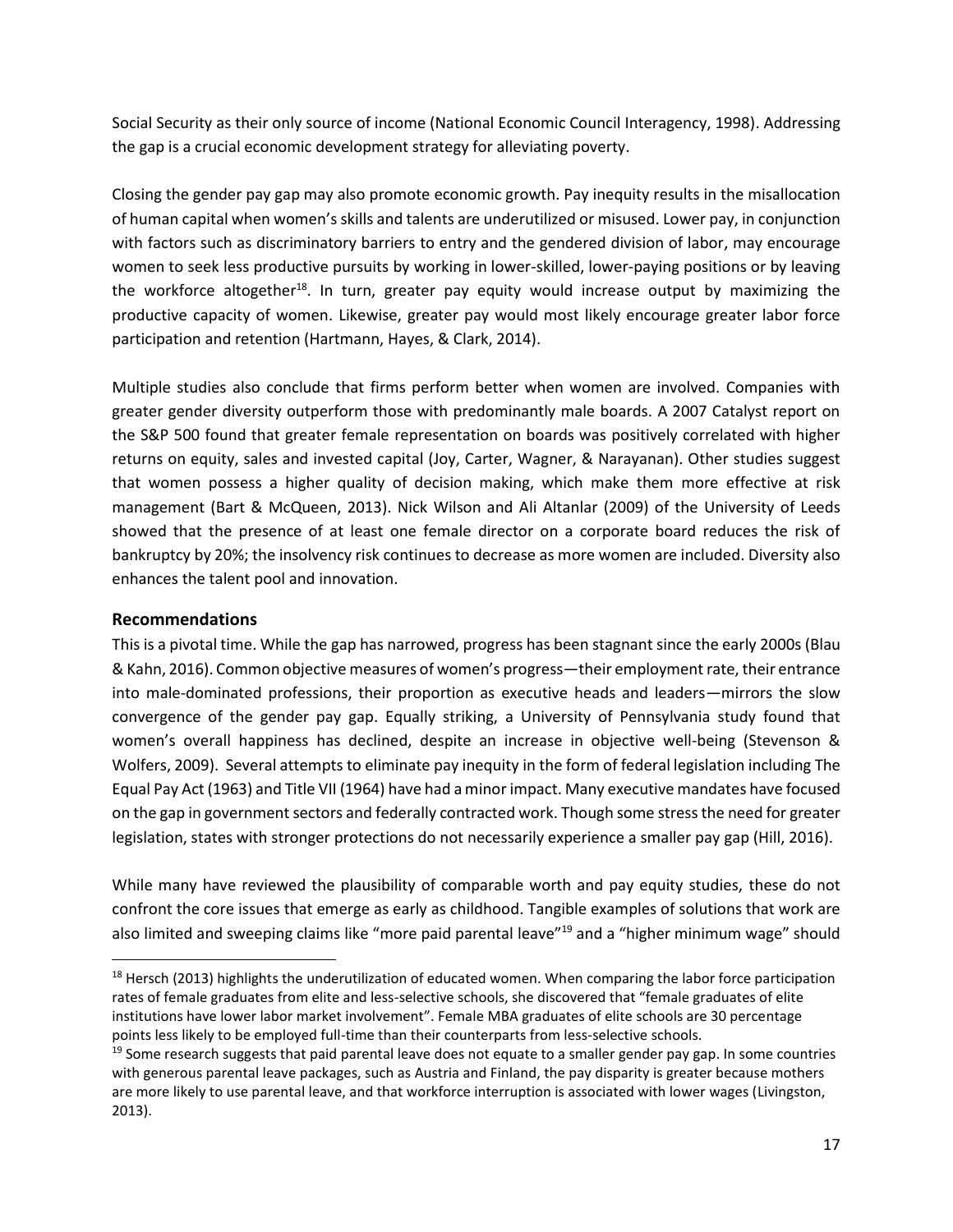be examined with scrutiny. Many of the proposed solutions, as they stand, are broad and fail to acknowledge the negative externalities they may generate. Because the underlying mechanisms influencing the gender pay gap are confounding and subtle, solutions require a multi-strategy approach.

For the reasons listed above, possible recommendations are not exhaustive. They present a mix of legislative- and individual-specific suggestions. They include:

- 1. Collect more reliable pay and gender data: Many researchers and academics cite pay data as the most pressing concern because data is paramount to assessing and analyzing the gender wage gap. The shortage of gender statistics makes it difficult to evaluate the root causes, gauge progress and take formidable, measurable steps in equalizing the gender pay gap. As former Director for Gender and Development at the World Bank, Mayra Buvinic encapsulates: "not having data on a certain area, behavior or society means that you cannot design the right policies, you cannot track progress, you cannot evaluate," (Bill & Melinda Gates Foundation, 2016).
- 2. Support pay transparency: In light of a recent Massachusetts law that forbids employers from inquiring about a potential employees' salary or wage history, in addition to protecting employees' right to discuss salaries from employer retaliation, supporters cite Massachusetts' precedent as a step in the right direction. When colleagues cannot freely discuss pay, women cannot tell if they are being paid less than their male counterparts for the same position. Researchers identify greater pay transparency in public and nonprofit sector jobs as a central contributor to the lower gender pay gaps these sectors experience (General Accounting Office, 2003; Hill, 2016).<sup>20</sup> Likewise, prohibiting wage history inquiries will help improve the wage trajectory of women, who often experience lower earnings than men, and help ensure that pay is based on merit.
- 3. Don't play the blame game: Too often it is assumed that the gender pay gap is caused by a) discriminatory employers or b) females' innate choices. However, the ways in which discrimination manifest are myriad and complex. As Professor Taylor of Macalester College summarizes: "Discrimination isn't one phenomenon. It can happen at different points. It can happen in different characteristics of the labor market. It can happen with customers or with coworkers…It's not enough to blame the employers" (2005). Implicit bias is unconsciously imbedded as a result of socialization; "just as the status quo is holding women back from leadership roles, it is holding men back from embracing caretaking and support roles" (Hill, Miller, Benson, & Handley, 2016).
- 4. Invest in affordable, accessible and quality childcare: 65% of children under the age of 6 live with a single, working parent or two working parents (Glynn, Fisher, & Baxter, 2014). Affordable, highquality childcare programs are a necessity for working moms to maintain employment, especially those who are low-income and cannot afford to miss work because of childcare issues.
- 5. Reevaluate how society values care jobs: Caring labor is a public good, in which the positive externalities are significant. Yet, caring labor does not follow the creed of traditional economics:

 $\overline{a}$ 

<sup>&</sup>lt;sup>20</sup> Though Vermont has made steps in increasing pay transparency—Vermont passed a Wage Disclosure Law in 2005—strengthening anti-retaliation protections and increasing support systems for those affected by unequal pay may help reduce wage inequities.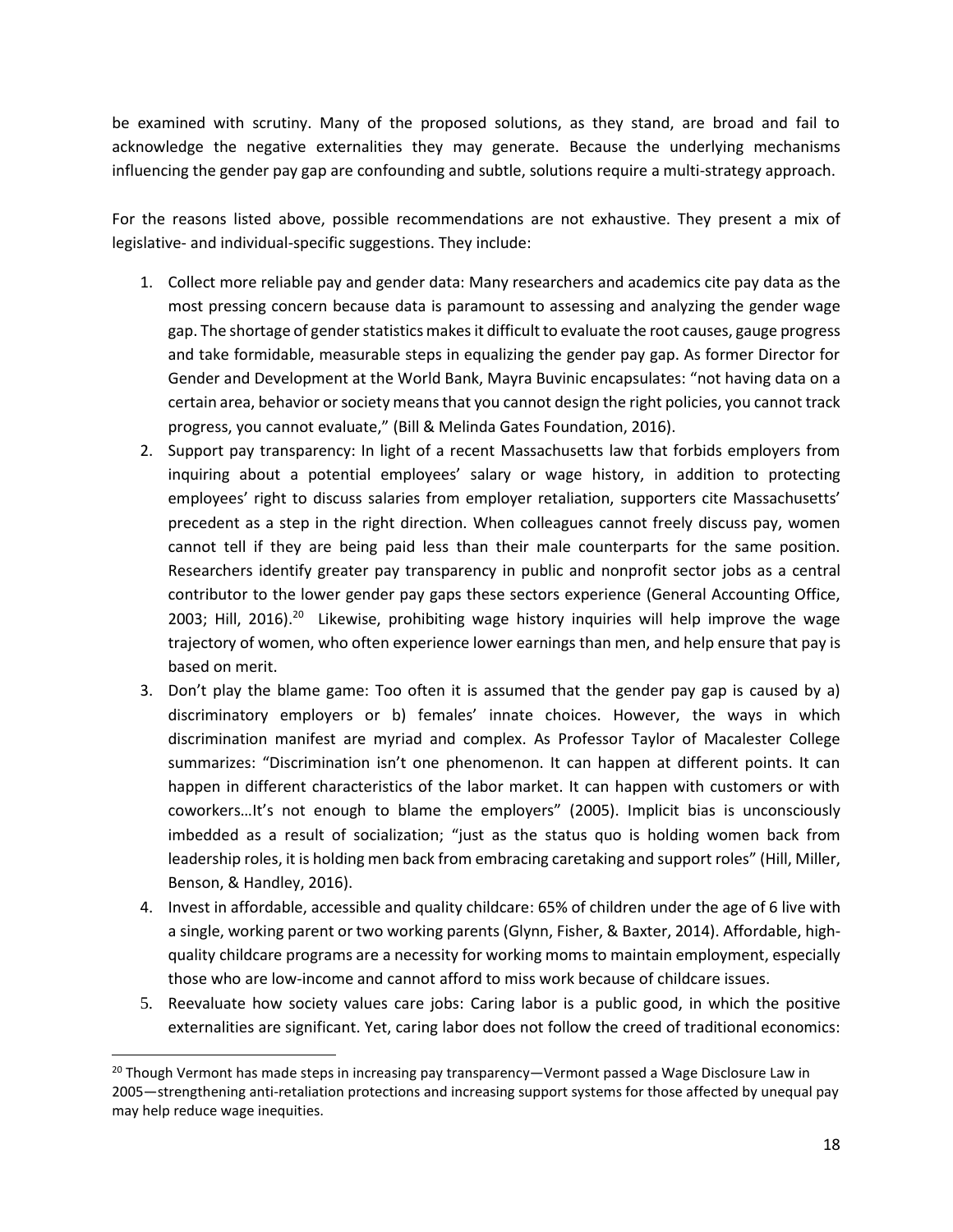a high demand for care services does not reflect a high cost. Research indicates that care services, which are predominantly comprised of women, pay less than other occupations. Professors Paula England and Nancy Folbre (1999) found that "people feel queasy about putting a price on something as sacred as care". They speculate that care labor is associated with low earnings because: 1) society associates care labor with feminine roles, which are culturally devalued, 2) low pay in care labor reflects an intrinsic reward of helping others, 3) like other public goods, care labor experiences a free rider problem 4) many recipients of care services are low-income and 5) commodification of care is a philosophical blunder.

6. Reflect on your own biases: Take a moment to think about your upbringing, the opportunities you were granted, the adversity you confronted. How did your experiences inform your identity? How did society, your parents, your teachers and your own expectations influence your outcomes? When you think of a scientist do you think of a man or woman? Think of the stories you grew up with. How many portrayed a female protagonist as the hero? When there was an incident of sexual misconduct at school, which gender was penalized? Explore your hidden biases with Harvard's Project Implicit: <https://implicit.harvard.edu/implicit/selectatest.html>

#### **Conclusion**

<span id="page-20-0"></span>Despite remarkable gains in labor force participation, education and workplace parity, women's earnings remain modest. Experts continue to debate the magnitude and causes of a pervasive pay disparity. Some evidence implies gender-specific differences (e.g. differences in hours worked, occupations, etc.) "explain" the gap, "leading some to believe that they are justifiable outcomes of different choices made by men and women" (Jagsi et al., 2012). In turn, skeptics of the gap surmise the adjusted pay gap is the result of intangible variables, which influence earnings, omitted from statistical analysis. Yet, statistical controls demonstrate how the gender pay gap operates, not that it does not exist. These factors are not impervious to bias, nor are researchers' interpretation and analysis of such. Regardless of your personal stance in the gender pay gap debate, a visible gender pay gap exists.

These contentions, coupled with the observation that the gender pay gap is a multi-dimensional, complex issue, require serious scrutiny and introspection. Though it is inherently women-focused, the gender pay gap is more than a women's issue. Just as women are susceptible to discrimination and socialization, so are men. Instead of blaming women for "not earning more", or men for "keeping women down", attempts to understand (and close) the adjusted gender pay gap should entail an investigation of how social norms influence and shape economic outcomes for women over a life cycle.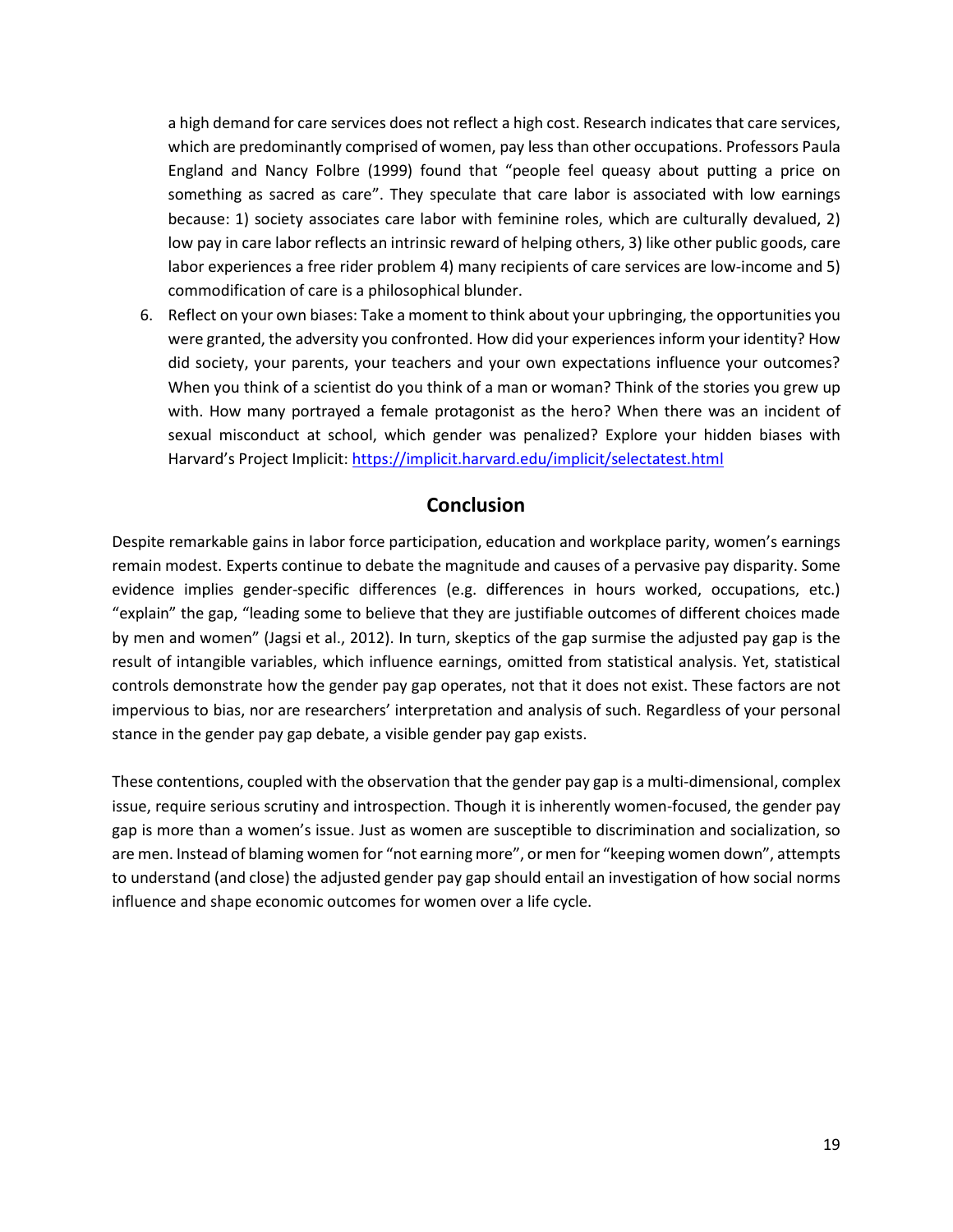#### **Bibliography**

- <span id="page-21-0"></span>Bart, C., & McQueen, G. (2013). Why women make better directors. *International Journal of Business Governance and Ethics*, *8*(1), 93–99. Retrieved from http://www.boarddiversity.ca/sites/default/files/IJBGE8-Paper5-Why-Women-Make-Better-Directors.pdf
- Bill & Melinda Gates Foundation. (2016). Closing the Gender Data Gap. *The New York Times*. Retrieved from http://paidpost.nytimes.com/gates-foundation/closing-the-gender-datagap.html?WT.mc\_id=2016-may-nytnative\_hpmod-gatesgirls-0516- 0729&WT.mc\_ev=click?module=PaidPostDriver&region=PaidPostMOTH&pgType=Homepage&acti on=click
- Blau, F. D., & Kahn, L. M. (2016). *The Gender Wage Gap: Extent, Trends, and Explanations* (Working Paper No. 21913). National Bureau of Economic Research. Retrieved from http://www.nber.org/papers/w21913
- Bolton, E. (2014). *Why Stereotypes Are Bad and What You Can Do About Them*. American Association of University Women. Retrieved from http://www.aauw.org/2014/08/13/why-stereotypes-are-bad/
- Catalyst (2015). Women CEOs of the S&P 500. Retrieved from http://www.catalyst.org/knowledge/women-ceos-sp-500.
- Change the Story VT. (2016a). *2016 Status Report: Where Vermont Women Work…and Why It Matters.* Retrieved from http://changethestoryvt.org/where-vt-women-work-and-why-it-matters/
- Change the Story VT. (2016b). *2016 Status Report: Women, Work and Wages in Vermont*. Retrieved from http://changethestoryvt.org/women-work-and-wages-in-vt/
- Cheeseman Day, J., & Downs, B. (2007). Examining the Gender Earnings Gap: Occupational Differences and the Life Course. Presented at the *Annual Meeting of the Population Association of America.*  New York, NY. Retrieved from http://www.census.gov/people/io/files/GenderEarningsGap.pdf
- Cohen, P., & Huffman, M. (2003). Occupational Segregation and the Devaluation of Women's Work across U.S. Labor Markets. *Social Forces*, *81*(3), 881–908. Retrieved from http://www.academia.edu/174735/Occupational\_Segregation\_and\_the\_Devaluation\_of\_Women\_ s\_Work\_across\_U.S.\_Labor\_Markets
- Cohen, R. (2016, September 7). What Programming's Past Reveals About Today's Gender-Pay Gap. *The Atlantic*. Retrieved from http://www.theatlantic.com/business/archive/2016/09/whatprogrammings-past-reveals-about-todays-gender-pay-gap/498797/
- CONSAD Research Corporation. (2009). An Analysis of Reasons for the Disparity in Wages Between Men and Women. Retrieved from http://watchdog.wpengine.netdna-cdn.com/wpcontent/blogs.dir/1/files/2015/06/DOL-CONSAD-gender-wage-gap-2009- 01.pdf#page=1&zoom=auto,-99,149
- Corbett, C., & Hill, C. (2012). *Graduating to a pay gap: the earnings of women and men one year after college graduation*. Washington, D.C: American Association of University Women. Retrieved from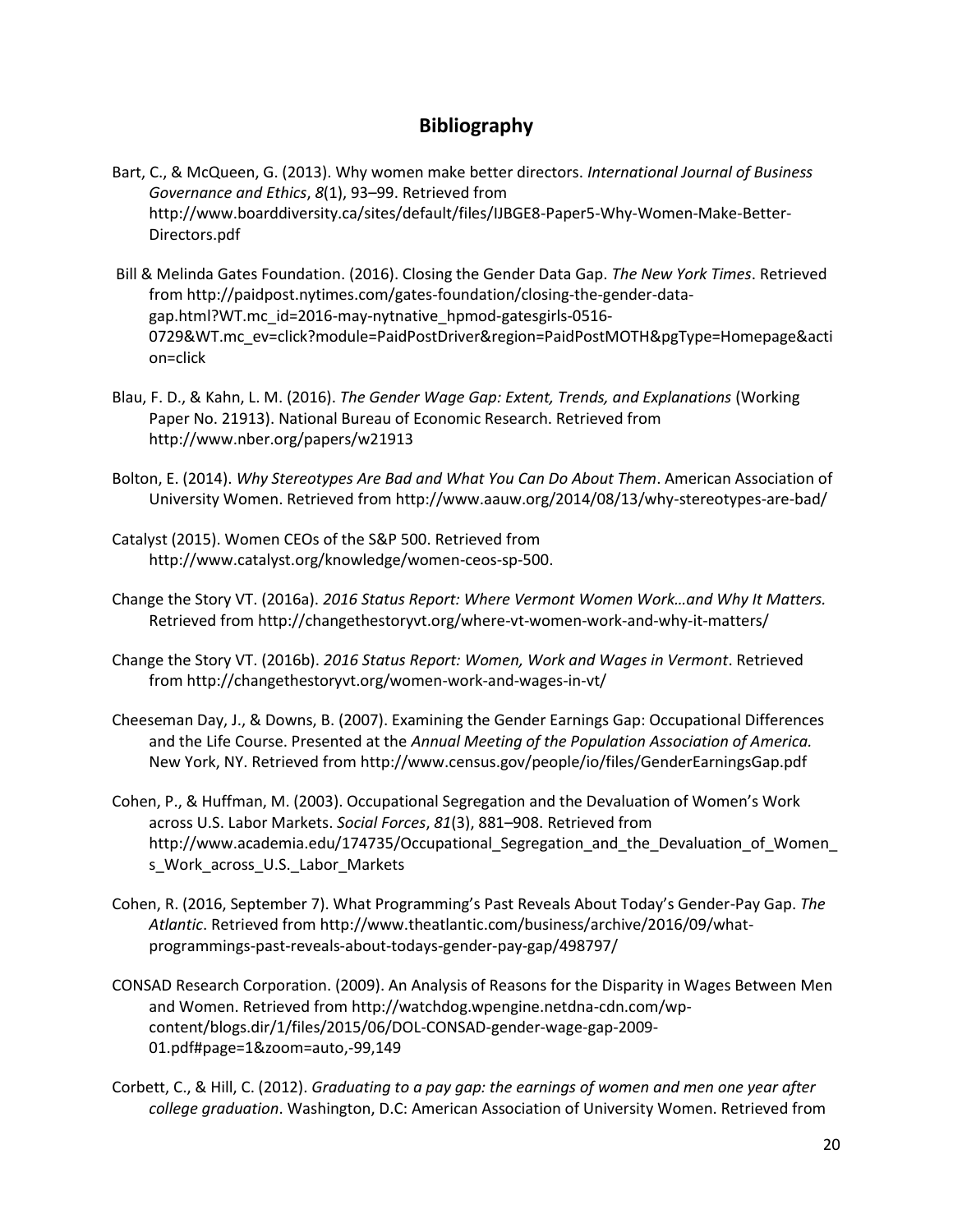http://www.aauw.org/files/2013/02/graduating-to-a-pay-gap-the-earnings-of-women-and-menone-year-after-college-graduation.pdf

- Corbett, C., & Hill, C. (2015). *Solving the Equation: The Variables for Women's Success in Engineering and Computing.* Washington, D.C: American Association of University Women. Retrieved from http://www.aauw.org/research/solving-the-equation/
- Cubanski, J., Casillas, G., & Damico, A. (2015). *Poverty Among Seniors: An Updated Analysis of National and State Level Poverty Rates Under the Official and Supplemental Poverty Measures*. The Henry J. Kaiser Family Foundation. Retrieved from http://kff.org/medicare/issue-brief/poverty-amongseniors-an-updated-analysis-of-national-and-state-level-poverty-rates-under-the-official-andsupplemental-poverty-measures/
- Cvencek, D., Meltzoff, A. N., & Greenwald, A. G. (2011). Math–gender stereotypes in elementary school children. *Child Development*, *82*(3), 766–779. Retrieved from http://onlinelibrary.wiley.com/doi/10.1111/j.1467-8624.2010.01529.x/full
- DeNavas-Walt, C., & Proctor, B. D. (2015). *Income and Poverty in the United States: 2014 (*Current Population Reports, P60-252). U.S Census Bureau. Retrieved from https://www.census.gov/content/dam/Census/library/publications/2015/demo/p60-252.pdf
- DeNavas-Walt, C., Proctor, B. D., & Smith, J. C. (2013). *Income, Poverty, and Health Insurance Coverage in the United States: 2012* (Current Population Reports, P60-245). U.S Census Bureau. Retrieved from https://www.census.gov/prod/2013pubs/p60-245.pdf
- Eagly, A. H., & Karau, S. J. (2002). Role congruity theory of prejudice toward female leaders. *Psychological Review*, *109*(3), 573–598. http://dx.doi.org/10.1037/0033-295X.109.3.573
- England, P., & Folbre, N. (1999). The Cost of Caring. *The Annals of the American Academy of Political and Social Science*, *561*, 39–51. Retrieved from http://www.jstor.org/stable/1049280
- England, P., & Li, S. (2006). Desegregation Stalled: The Changing Gender Composition of College Majors, 1971-2002. *Gender & Society*, *20*(5), 657–677. https://doi.org/10.1177/0891243206290753
- Fiske, S.T. (2010). *Social beings: Core motives in Social Psychology* (2nd ed.). Hoboken, NJ: Wiley. Retrieved for[m http://jghcs.info/index.php/l/article/viewFile/62/63](http://jghcs.info/index.php/l/article/viewFile/62/63)
- Frink, B. D. (2011). Researcher reveals how "Computer Geeks" replaced "Computer Girls." *upRising.* The Clayman Institute for Gender Research, *1*, 7–9. Retrieved from http://gender.stanford.edu/sites/default/files/upRising%20Vol.1.pdf
- Glynn, S. J. (2014). *Breadwinning Mothers, Then and Now*. Center for American Progress. Retrieved from https://www.americanprogress.org/issues/economy/reports/2014/06/20/92355/breadwinningmothers-then-and-now/
- Glynn, S. J., Fisher, M., & Baxter, E. (2014). *7 Actions that Could Shrink the Gender Wage Gap*. Center for American Progress. Retrieved from https://www.americanprogress.org/issues/women/report/2014/09/18/97421/7-actions-thatcould-shrink-the-gender-wage-gap/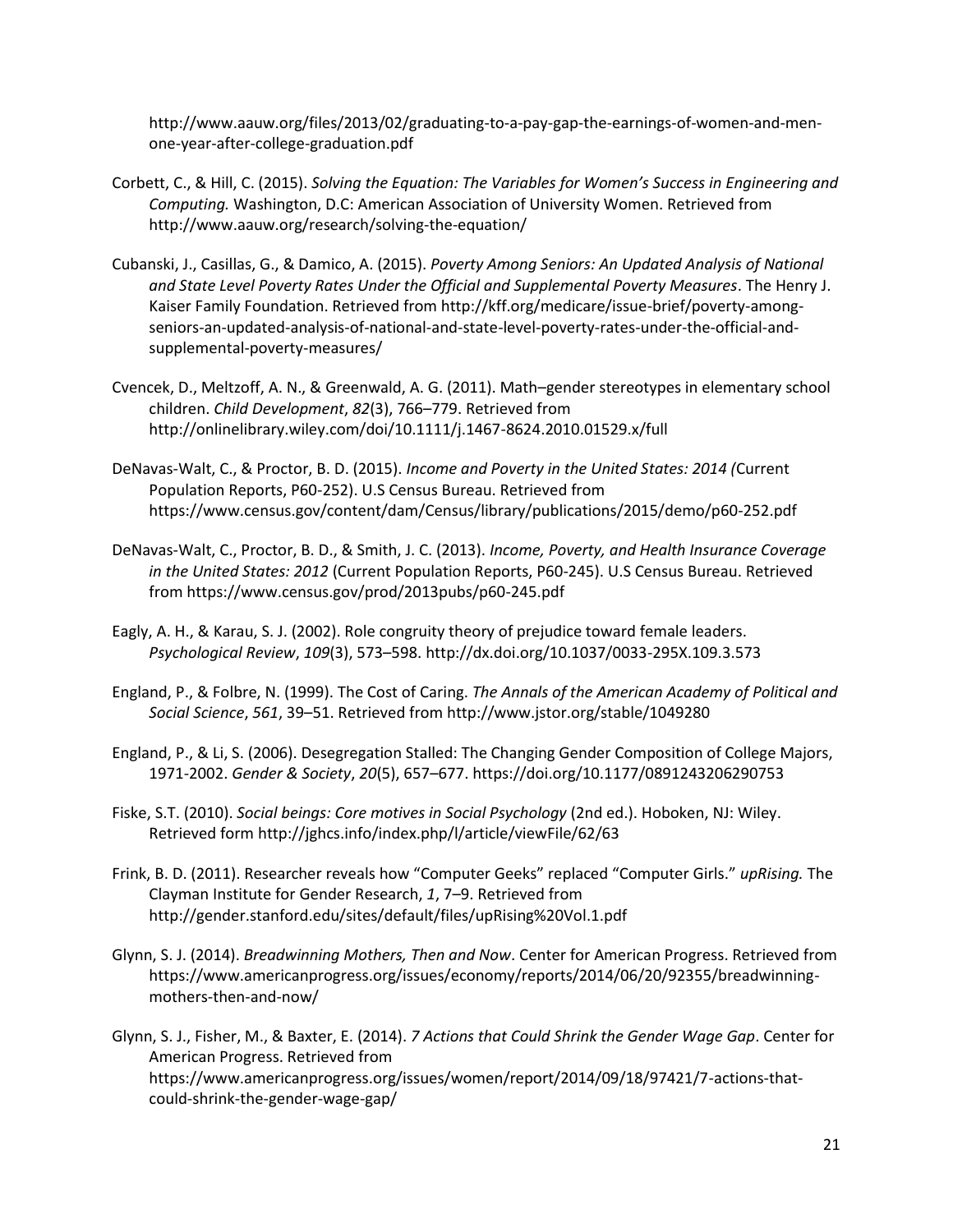Goldin, C. (2014). A Grand Gender Convergence: Its Last Chapter. *American Economic Review*, *104*(4), 1091–1119. https://doi.org/10.1257/aer.104.4.1091

Harper, D. (2003). Slavery in Vermont. Retrieved from http://slavenorth.com/vermont.htm

- Hartmann, H., Hayes, J., & Clark, J. (2014). *How Equal Pay for Working Women Would Reduce Poverty and Grow the American Economy* (No. C411). Institute for Women's Policy Research. Retrieved from http://www.iwpr.org/publications/pubs/how-equal-pay-for-working-women-would-reducepoverty-and-grow-the-american-economy/
- Hegewisch, A., Liepmann, H., Hayes, J., & Hartmann, H. (2010). *Separate and Not Equal? Gender Segregation in the Labor Market and the Gender Wage Gap* (No. C377). Institute for Women's Policy Research. Retrieved from http://www.iwpr.org/publications/pubs/separate-and-not-equalgender-segregation-in-the-labor-market-and-the-gender-wage-gap
- Herbert, J., & Stipek, D. (2005). The emergence of gender differences in children's perceptions of their academic competence. *Journal of Applied Developmental Psychology*, *26*(3), 276–295. https://doi.org/10.1016/j.appdev.2005.02.007
- Hersch, J. (2013). Opting Out among Women with Elite Education. *Vanderbilt Law and Economics Research Paper*, No. 13-05. SSRN[: https://ssrn.com/abstract=2221482](https://ssrn.com/abstract=2221482)
- Hess, C., Milli, J., Hayes, J., & Hegewisch, A. (2015). *The Status of Women in the States 2015*. Institute for Women's Policy Research. Retrieved from https://research.phoenix.edu/sites/default/files/news\_attachments/Status%20of%20Women%202 015%20Full%20Report.pdf
- Hewlett, S. A., Luce, C. B., Servon, L. J., Sherbin, L., Shiller, P., Sosnovich, E., & Sumberg, K. (2008). The Athena factor: Reversing the brain drain in science, engineering, and technology. *Harvard Business Review Research Report*, *10094*. Retrieved from https://www.researchgate.net/profile/Lisa\_Servon/publication/268325574\_The\_Athena\_Factor\_R eversing\_the\_Brain\_Drain\_in\_Science\_Engineering\_and\_Technology/links/556da5d808aeab77722 44061.pdf
- Hill, C. (2016). *The Simple Truth about the Gender Pay Gap*. Washington, D.C: American Association of University Women. Retrieved from http://www.aauw.org/research/the-simple-truth-about-thegender-pay-gap/
- Hill, C., Corbett, C., & St. Rose, A. (2010). *Why so few?: women in science, technology, engineering, and mathematics*. Washington, D.C: American Association of University Women. Retrieved from http://www.aauw.org/resource/why-so-few-women-in-science-technology-engineeringmathematics/
- Hill, C., Miller, K., Benson, K., & Handley, G. (2016). *Barriers and Bias: The Status of Women in Leadership*. Washington, D.C: American Association of University Women. Retrieved from http://www.aauw.org/research/barriers-and-bias/
- Huff, I. (2013)*. The Wage Gap: Economic Causes and Prevalence*. Montana Equal Pay for Equal Work Task Force. Retrieved from http://leg.mt.gov/bills/2015/Minutes/Senate/Exhibits/bus21a03.pdf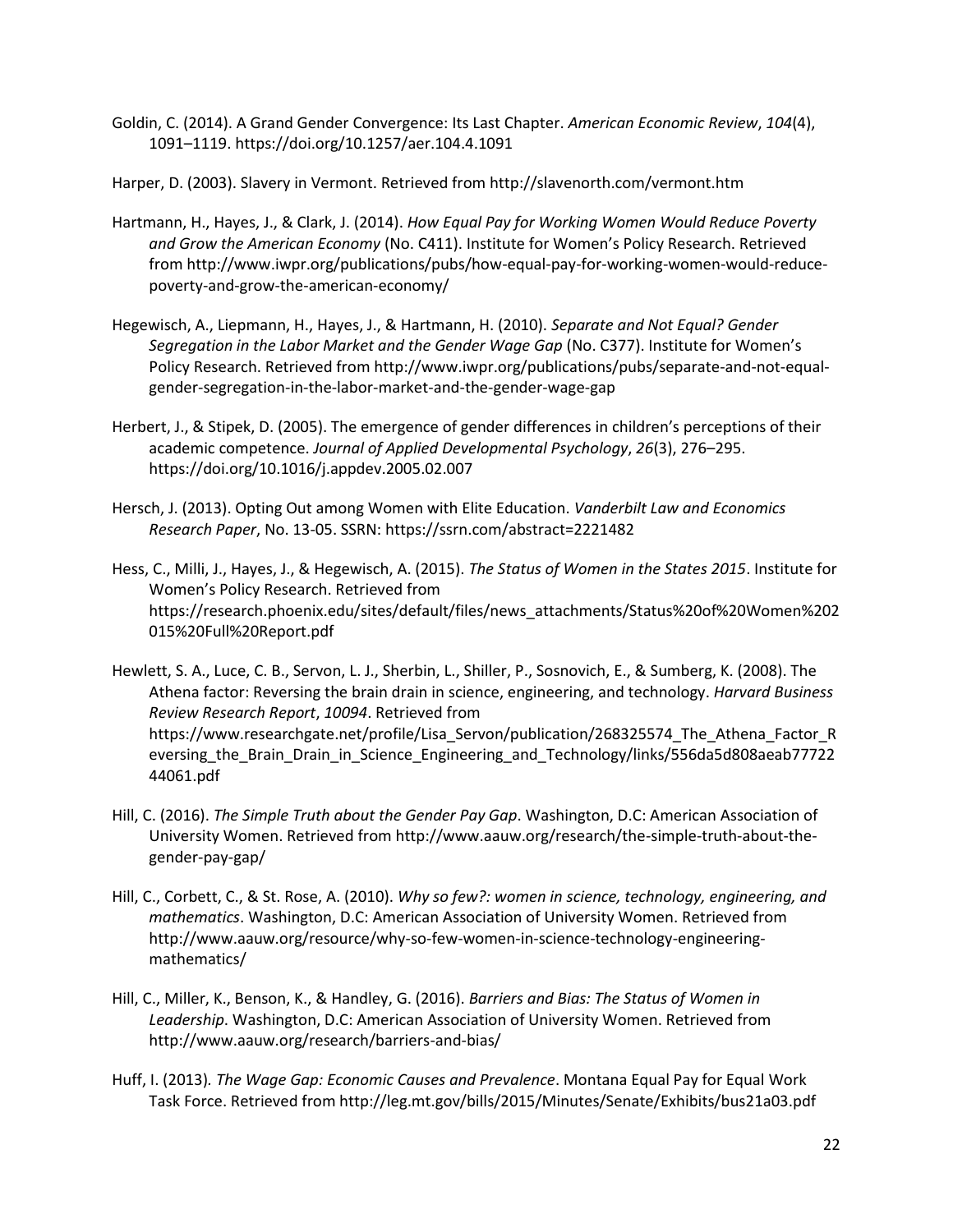- Institute for Women's Policy Research. (2016a). Status of Women in the States: Labor Force Participation by Race/Ethnicity. Retrieved from http://statusofwomendata.org/explore-thedata/employment-and-earnings/additional-state-data/lfp-by-race-ethnicity/
- Institute for Women's Policy Research. (2016b). Status of Women in the States: Percent with a Bachelor's Degree or Higher by Race and Ethnicity and State, 2013. Retrieved from http://statusofwomendata.org/explore-the-data/poverty-opportunity/additional-statedata/percent-with-a-bachelors-degree-or-higher-by-race-and-ethnicity-and-state-2013/
- Institute for Women's Policy Research. (2016c). Status of Women in the States: Percent with Health Insurance by Race/Ethnicity and State, 2013. Retrieved from http://statusofwomendata.org/explore-the-data/poverty-opportunity/additional-statedata/percent-with-health-insurance-by-raceethnicity-and-state-2013/
- Institute for Women's Policy Research. (2016d). Status of Women in the States: Women in State Government, 2015. Retrieved from http://statusofwomendata.org/explore-the-data/politicalparticipation/additional-state-data/women-in-state-government/
- Jagsi, R., Griffith, K. A., Stewart, A., Sambuco, D., DeCastro, R., & Ubel, P. A. (2012). Gender differences in the salaries of physician researchers. *Journal of the American Medical Association*, *307*(22), 2410– 2417. Retrieved from http://jama.jamanetwork.com/article.aspx?articleID=1182859
- Joy, L., Carter, N. M., Wagner, H. M., & Narayanan, S. (2007). The bottom line: Corporate performance and women's representation on boards. *Catalyst*, *3*, 619–625. Retrieved from http://www.catalyst.org/system/files/The\_Bottom\_Line\_Corporate\_Performance\_and\_Womens\_ Representation\_on\_Boards.pdf
- Kolehmainen, C., Brennan, M., Filut, A., Isaac, C., & Carnes, M. (2014). Afraid of Being "Witchy with a 'B'": A Qualitative Study of How Gender Influences Residents' Experiences Leading Cardiopulmonary Resuscitation. *Academic Medicine*, *89*(9), 1276–1281. https://doi.org/10.1097/ACM.0000000000000372
- Kroeger, T., Cooke, T., & Gould, E. (2016). *The Class of 2016: The labor market is still far from ideal for young graduates* (No. 103124). Economic Policy Institute. Retrieved from http://www.epi.org/files/pdf/103124.pdf
- Levanon, A., England, P., & Allison, P. (2009). Occupational feminization and pay: Assessing causal dynamics using 1950–2000 US census data. *Social Forces*, *88*(2), 865–891. doi: 10.1353/sof.0.0264
- Liner, E. (2016). A Dollar Short: What's Holding Women Back from Equal Pay? Retrieved from http://www.thirdway.org/report/a-dollar-short-whats-holding-women-back-from-equal-pay
- Livingston, G. (2013). *The link between parental leave and the gender pay gap*. Pew Research Center. Retrieved from http://www.pewresearch.org/fact-tank/2013/12/20/the-link-between-parentalleave-and-the-gender-pay-gap/
- Muench, U., Sindelar, J., Busch, S., & Buerhaus, P. (2015). Salary differences between male and female registered nurses in the united states. *Journal of the American Medical Association*, *313*(12), 1265– 1267. https://doi.org/10.1001/jama.2015.1487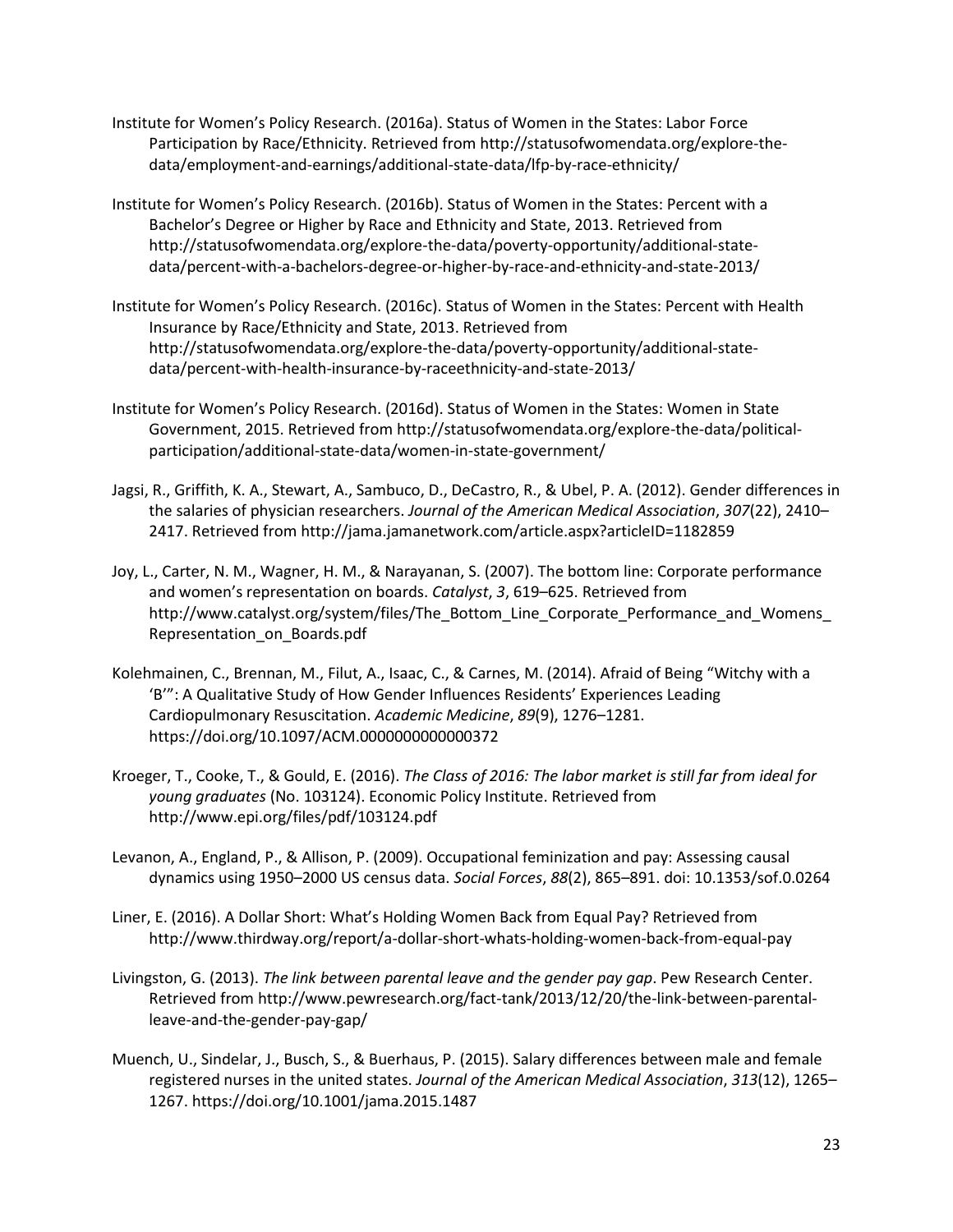- National Conference of State Legislatures. (2013). Women in State Legislatures 2013. Retrieved from http://www.ncsl.org/legislators-staff/legislators/womens-legislative-network/women-in-statelegislatures-for-2013.aspx
- National Economic Council Interagency. (1998). *Women and Retirement Security*. U.S Social Security Administration. Retrieved from https://www.ssa.gov/history/reports/women.html
- National Partnership of Women and Families. (2015, September). *Vermont Women and the Wage Gap Fact Sheet.* National Partnership of Women and Families. Retrieved from http://www.nationalpartnership.org/research-library/workplace-fairness/fair-pay/9-2015-vt-wagegap.pdf
- National Women's Law Center. (2016, August). Women and the Minimum Wage, State by State. Retrieved from https://nwlc.org/resources/women-and-minimum-wage-state-state/
- Pew Research Center. (2013). *On Pay Gap, Millennial Women Near Parity – For Now*. Retrieved from http://www.pewsocialtrends.org/2013/12/11/on-pay-gap-millennial-women-near-parity-for-now/
- Pitts, M. M. (2002). *Why Choose Women's Work If it Pays Less?: A Structural Model of Occupational Choice*. Federal Reserve Bank of Atlanta. Retrieved from http://core.ac.uk/download/pdf/6924492.pdf
- Reuters. (2016, February). Gay Marriage Gains: Which State Is Next? Retrieved from http://www.huffingtonpost.com/2013/11/21/gay-marriage-across-the-nation\_n\_4313018.html
- Sadker, M., & Sadker, D. (1995). *Failing at Fairness: How America's Schools Cheat Girls.* Macmillan Publishing Company, New York, NY. Retrieved from ERIC database http://eric.ed.gov/?id=ED386268 (ED386268)
- Schieder, J., & Gould, E. (2016). *"Women's work" and the gender pay gap: How discrimination, societal norms, and other forces affect women's occupational choices—and their pay*. Economic Policy Institute. Retrieved from http://www.epi.org/publication/womens-work-and-the-gender-pay-gaphow-discrimination-societal-norms-and-other-forces-affect-womens-occupational-choices-andtheir-pay/
- Slaughter, A. M. (2012, August). Why Women Still Can't Have It All. *The Atlantic*. Retrieved from http://www.theatlantic.com/magazine/archive/2012/07/why-women-still-cant-have-itall/309020/
- Stevenson, B., & Wolfers, J. (2009). *The Paradox of Declining Female Happiness* (Working Paper No. 14969). National Bureau of Economic Research. Retrieved from http://www.nber.org/papers/w14969
- Taylor, T. (2005). *The Great Courses - Economics, 3rd Edition*. Macalester College. Retrieved from http://www.thegreatcourses.com/courses/economics-3rd-edition.html
- U. S Bureau of Labor Statistics. (2016). *Usual Weekly Earnings of Wage and Salary Workers First Quarter 2016* (USDL-16-0794). Retrieved from http://www.bls.gov/news.release/archives/wkyeng\_04192016.pdf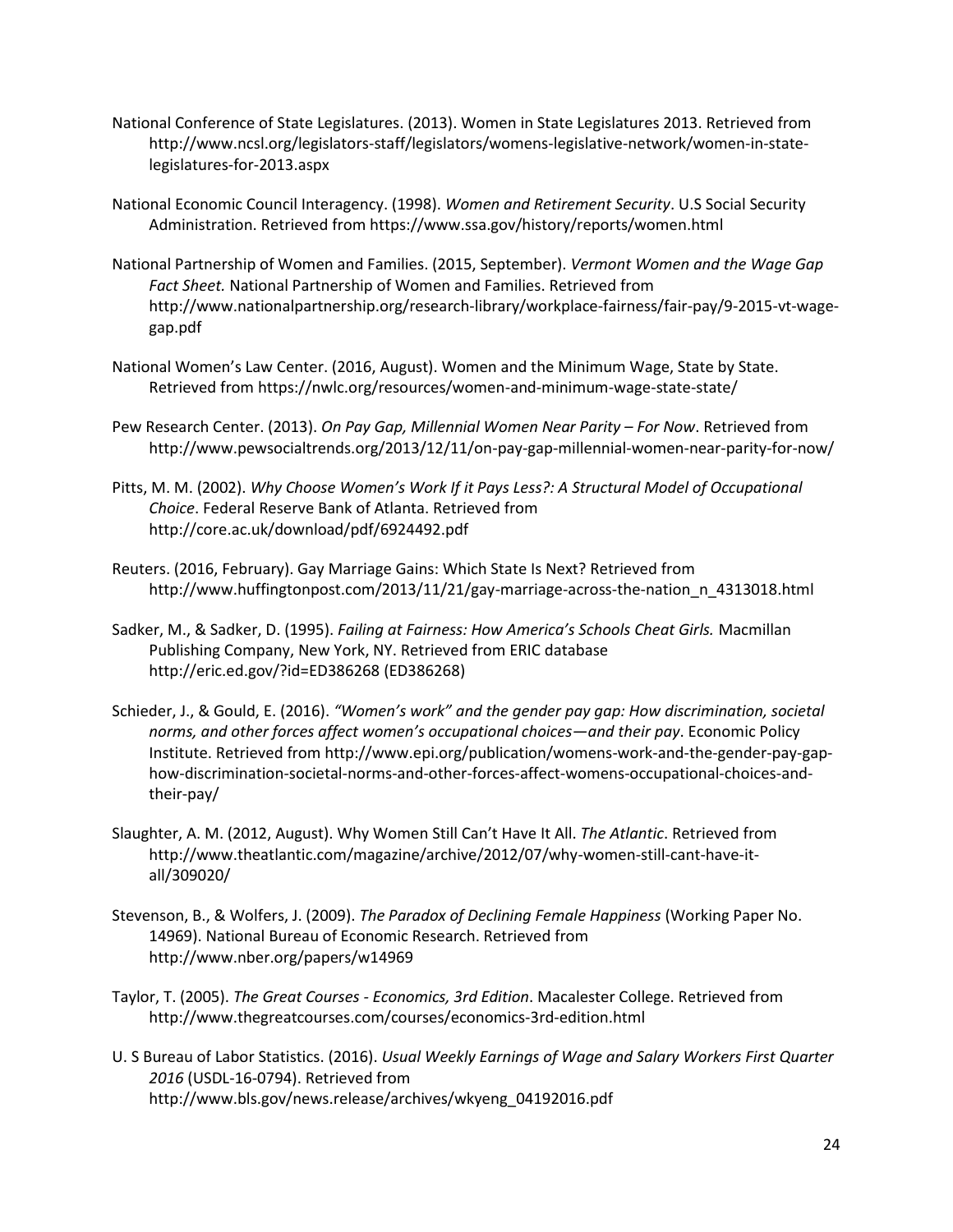- U. S Bureau of Labor Statistics. (2015a). American Time Use Survey annual average data tables. Table A-1. Retrieved from http://www.bls.gov/webapps/legacy/tusa\_1tab1.htm
- U. S Bureau of Labor Statistics. (2015b). More education still means more pay in 2014. *The Economics Daily.* Retrieved from http://www.bls.gov/opub/ted/2015/more-education-still-means-more-payin-2014.htm
- U. S Bureau of Labor Statistics. (2015c). *Women in the Labor Force: a databook* (Report 1059). U.S Department of Labor. Retrieved from http://www.bls.gov/opub/reports/womensdatabook/archive/women-in-the-labor-force-a-databook-2015.pdf
- U. S Bureau of Labor Statistics. (2014). *Women in the Labor Force: A Databook* (Report 1049). U.S Department of Labor. Retrieved from http://www.bls.gov/cps/wlf-databook-2013.pdf
- U. S Census Bureau. (2014a). *Median earnings in the past 12 months (in 2014 inflation-adjusted dollars) of workers by sex and women's earnings as a percentage of men's earnings by selected characteristics, 2014 American Community Survey 1-year estimate*. Retrieved from [http://factfinder.census.gov/faces/tableservices/jsf/pages/productview.xhtml?pid=ACS\\_14\\_1YR\\_S](http://factfinder.census.gov/faces/tableservices/jsf/pages/productview.xhtml?pid=ACS_14_1YR_S2002&prodType=table) [2002&prodType=table](http://factfinder.census.gov/faces/tableservices/jsf/pages/productview.xhtml?pid=ACS_14_1YR_S2002&prodType=table)
- U. S Census Bureau. (2014b). *Occupation by sex and median earnings in the past 12 months (in 2014 Inflation-adjusted dollars) for the civilian employed population 16 years and over in the United States, 2014 American Community Survey 1-year estimate.* Retrieved from http://factfinder.census.gov/faces/tableservices/jsf/pages/productview.xhtml?pid=ACS\_14\_1YR\_S 2401&prodType=table
- U. S Census Bureau. (2014c). *Occupation by sex and median earnings in the past 12 months (in 2014 inflation-adjusted dollars) for the civilian employed population 16 years and over in Vermont, 2014 American Community Survey 1-year estimate*. Retrieved from [http://factfinder.census.gov/faces/tableservices/jsf/pages/productview.xhtml?pid=ACS\\_14\\_1YR\\_S](http://factfinder.census.gov/faces/tableservices/jsf/pages/productview.xhtml?pid=ACS_14_1YR_S2401&prodType=table) [2401&prodType=table](http://factfinder.census.gov/faces/tableservices/jsf/pages/productview.xhtml?pid=ACS_14_1YR_S2401&prodType=table)
- U. S Census Bureau. (2014d). *Poverty status in the past 12 months by sex by age, 2014 American Community Survey 1-year estimate*. Retrieved from http://factfinder.census.gov/faces/tableservices/jsf/pages/productview.xhtml?pid=ACS\_14\_1YR\_B 17001&prodType=table
- U. S Census Bureau. (2014e). *Selected population profile in the United States, 2014 American Community Survey 1-year estimate*. Retrieved from http://factfinder.census.gov/faces/tableservices/jsf/pages/productview.xhtml?pid=ACS\_14\_1YR\_S 0201&prodType=table
- U. S Census Bureau. (2010). QuickFacts: United States. Retrieved from http://www.census.gov/quickfacts/table/PST045215/00
- U. S Equal Employment Opportunity Commission. (2014). Charge Statistics by State. Retrieved from https://www1.eeoc.gov/eeoc/statistics/enforcement/charges\_by\_state.cfm#centercol